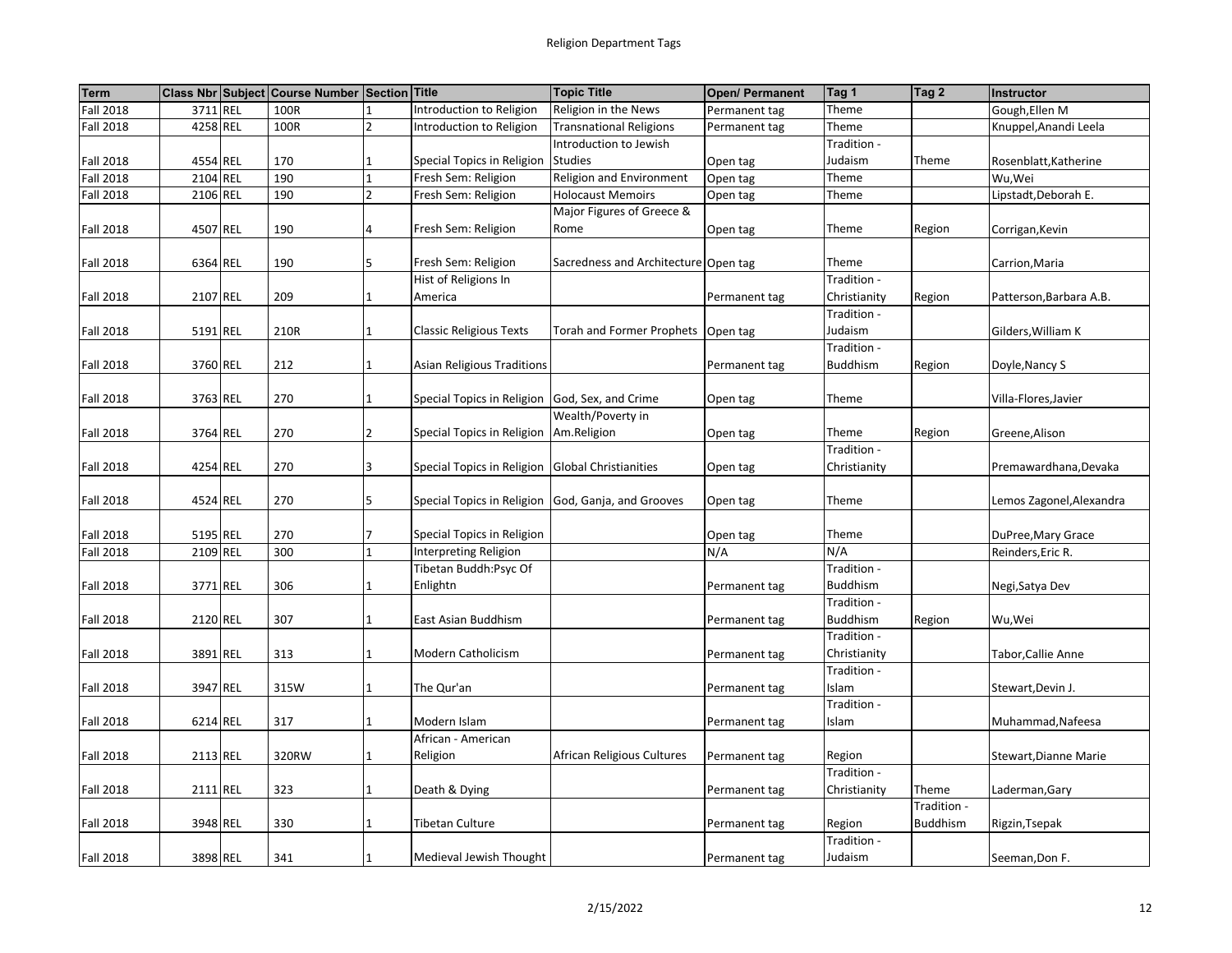| <b>Term</b>      |          | Class Nbr Subject Course Number Section Title |                |                                                      | <b>Topic Title</b>                                       | <b>Open/ Permanent</b> | Tag 1           | Tag 2      | <b>Instructor</b>       |
|------------------|----------|-----------------------------------------------|----------------|------------------------------------------------------|----------------------------------------------------------|------------------------|-----------------|------------|-------------------------|
|                  |          |                                               |                |                                                      | Global Women's Christian                                 |                        |                 |            |                         |
| <b>Fall 2018</b> | 4158 REL | 352R                                          | $\mathbf{1}$   | Gender and Religion                                  | Voice                                                    | Permanent tag          | Theme           |            | Patterson, Barbara A.B. |
|                  |          |                                               |                |                                                      |                                                          |                        |                 |            |                         |
| <b>Fall 2018</b> | 3905 REL | 354R                                          |                | <b>Ethics</b>                                        | The Dalai Lama's Approach                                | Permanent tag          | Theme           |            | Negi, Satya Dev         |
| <b>Fall 2018</b> | 2115 REL | 354RW                                         | 1              | <b>Ethics</b>                                        | Human Goodness                                           | Permanent tag          | Theme           |            | Hall, Pamela Marie      |
|                  |          |                                               |                |                                                      |                                                          |                        |                 |            |                         |
| <b>Fall 2018</b> | 3906 REL | 370                                           | 1              | Special Topics in Religion Existentialisms           |                                                          | Open tag               | Theme           |            | Robbins, Jill           |
|                  |          |                                               |                |                                                      |                                                          |                        | Tradition -     |            |                         |
| <b>Fall 2018</b> | 5234 REL | 370W                                          | $\mathbf{1}$   | Special Topics in Religion Sages and Saints          |                                                          | Open tag               | Christianity    |            | Corrigan, Kevin         |
|                  |          |                                               |                |                                                      |                                                          |                        | Tradition -     |            |                         |
| <b>Fall 2018</b> | 6125 REL | 370W                                          | $\overline{2}$ |                                                      | Special Topics in Religion   Muslims in and of the West  | Open tag               | Islam           | Theme      | Filiz, Anlam            |
|                  |          |                                               |                | Spec Tops: Religious                                 | <b>Riding Crocs/Scaling</b>                              |                        |                 |            |                         |
| <b>Fall 2018</b> | 2117 REL | 373                                           |                | <b>Studies</b>                                       | Mountains                                                | Open tag               | Theme           |            | Briggman, Anthony A     |
|                  |          |                                               |                |                                                      |                                                          |                        |                 | Tradition- |                         |
| <b>Fall 2018</b> | 5238 REL | 472                                           | $\mathbf{1}$   | Topics in Religion                                   | <b>Islamic Extremist</b>                                 | Open tag               | Theme           | Islam      | Cornell, Vincent        |
| <b>Fall 2018</b> | 5337 REL | 472                                           | $\overline{2}$ | Topics in Religion                                   | <b>Interpretation Theory</b>                             | Open tag               | Theme           |            | Robbins, Jill           |
|                  |          |                                               |                |                                                      |                                                          |                        |                 | Tradition- |                         |
| <b>Fall 2018</b> | 5224 REL | 472W                                          | 1              | Topics in Religion                                   | Jewish Georgia                                           | Open tag               | Theme           | Judaism    | Rosenblatt, Katherine   |
|                  |          |                                               |                | <b>Directed Reading</b>                              |                                                          |                        |                 |            |                         |
| <b>Fall 2018</b> | 5658 REL | 495RW                                         | $\mathbf{1}$   | (Honors)                                             |                                                          | N/A                    | N/A             |            | Patterson, Barbara A.B. |
| <b>Fall 2018</b> | 6260 REL | 497R                                          | $\mathbf{1}$   | Directed Reading                                     |                                                          | N/A                    | N/A             |            | Patterson, Barbara A.B. |
| <b>Fall 2018</b> | 6352 REL | 497R                                          | $\overline{2}$ | Directed Reading                                     |                                                          | N/A                    | N/A             |            | Queen II, Edward        |
| <b>Fall 2018</b> | 6365 REL | 497R                                          | 3              | <b>Directed Reading</b>                              |                                                          | N/A                    | N/A             |            | Lipstadt, Deborah E.    |
| <b>Fall 2018</b> | 6394 REL | 497R                                          | 4              | Directed Reading                                     |                                                          | N/A                    | N/A             |            | Hoesterey, James B      |
|                  |          |                                               |                |                                                      |                                                          |                        |                 |            |                         |
| Spring 2019      | 2079 REL | 100R                                          | $\mathbf{1}$   | Introduction to Religion                             | Illness, Suffering, & Healing                            | Permanent tag          | Theme           |            | Patterson, Barbara A.B. |
|                  |          |                                               |                |                                                      |                                                          |                        | Tradition -     |            |                         |
| Spring 2019      | 2093 REL | 170                                           | $\mathbf{1}$   | Special Topics in Religion The Bible                 |                                                          | Open tag               | Christianity    |            | Gilders, William K      |
| Spring 2019      | 2080 REL | 190                                           | $\mathbf{1}$   | Fresh Sem: Religion                                  | Fortune-telling and Fate                                 | Open tag               | Theme           |            | Reinders, Eric R.       |
|                  |          |                                               |                |                                                      | Films & Memoirs of                                       |                        |                 |            |                         |
| Spring 2019      | 4681 REL | 190                                           | 3              | Fresh Sem: Religion                                  | Holocaust                                                | Open tag               | Theme           |            | Lipstadt,Deborah E.     |
|                  |          |                                               |                | Relig & Contemp                                      |                                                          |                        |                 |            |                         |
| Spring 2019      | 2399 REL | 200R                                          | $\mathbf{1}$   | Experience                                           | What is Sacred?                                          | Open tag               | Theme           |            | Laderman,Gary           |
|                  |          |                                               |                | Relig & Contemp                                      | Rel.Movements in Latin                                   |                        |                 |            |                         |
| Spring 2019      | 2400 REL | 200R                                          | 2              | Experience                                           | America                                                  | Open tag               | Theme           | Region     | Villa-Flores, Javier    |
|                  |          |                                               |                |                                                      |                                                          |                        | Tradition -     |            |                         |
| Spring 2019      | 2084 REL | 212                                           | $\mathbf 1$    | <b>Asian Religious Traditions</b>                    |                                                          | Permanent tag          | <b>Buddhism</b> | Region     | Wu, Wei                 |
|                  |          |                                               |                |                                                      | Religion/Capitalism in the                               |                        |                 |            |                         |
| Spring 2019      | 2095 REL | 270                                           | 3              | Special Topics in Religion                           | <b>IUS</b>                                               | Open tag               | Theme           | Region     | Rosenblatt, Katherine   |
|                  |          |                                               |                |                                                      |                                                          |                        |                 |            |                         |
| Spring 2019      | 2255 REL | 270                                           | 4              | Special Topics in Religion Sex & Spirit in the 1970s |                                                          | Open tag               | Theme           |            | Gilders, William K      |
|                  |          |                                               |                |                                                      |                                                          |                        |                 |            |                         |
| Spring 2019      | 2315 REL | 270                                           | 5              |                                                      | Special Topics in Religion   Religious Art of South Asia | Open tag               | Theme           | Region     | Gough, Ellen M          |
|                  |          |                                               |                |                                                      | Yoga: Philosophy or                                      |                        |                 |            |                         |
| Spring 2019      | 2401 REL | 270                                           | 6              | Special Topics in Religion   Exercise?               |                                                          | Open tag               | Theme           |            | Gough, Ellen M          |
|                  |          |                                               |                |                                                      |                                                          |                        |                 |            |                         |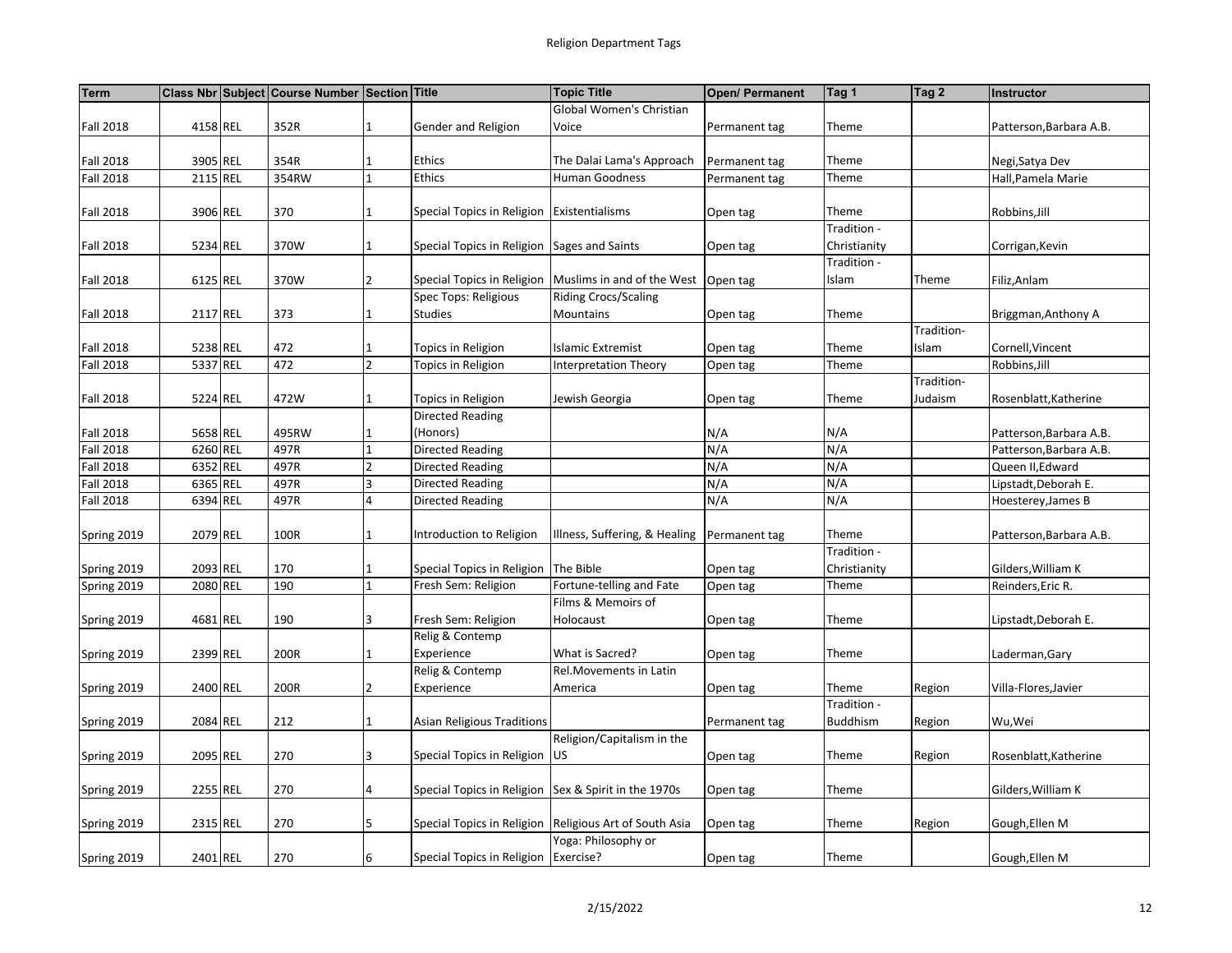| <b>Term</b> |          | Class Nbr Subject Course Number Section Title |                |                                                | <b>Topic Title</b>                                         | Open/ Permanent | Tag 1           | Tag 2  | Instructor                   |
|-------------|----------|-----------------------------------------------|----------------|------------------------------------------------|------------------------------------------------------------|-----------------|-----------------|--------|------------------------------|
|             |          |                                               |                |                                                |                                                            |                 |                 |        |                              |
| Spring 2019 | 2402 REL | 270                                           | 7              | Special Topics in Religion   African Religions |                                                            | Open tag        | Region          |        | Premawardhana, Devaka        |
|             |          |                                               |                |                                                |                                                            |                 |                 |        |                              |
| Spring 2019 | 2403 REL | 270                                           | 8              | Special Topics in Religion                     |                                                            | Open tag        | Theme           |        | Villa-Flores, Javier         |
| Spring 2019 | 2404 REL | 300                                           |                | Interpreting Religion                          |                                                            | N/A             | N/A             |        | Robbins, Jill                |
|             |          |                                               |                |                                                |                                                            |                 | Tradition -     |        |                              |
| Spring 2019 | 2085 REL | 305                                           | 1              | Introduction to Buddhism                       |                                                            | Permanent tag   | <b>Buddhism</b> |        | Wu, Wei                      |
|             |          |                                               |                | Jews & Judaism in                              |                                                            |                 | Tradition -     |        |                              |
| Spring 2019 | 2417 REL | 309                                           |                | <b>Modern Times</b>                            | American Jewish History                                    | Permanent tag   | Judaism         |        | Rosenblatt, Katherine        |
|             |          |                                               |                |                                                | Dalai                                                      |                 | Tradition-      |        |                              |
| Spring 2019 | 2405 REL | 310R                                          |                | Modern Buddhism                                | Lama:Life, Work, Teachings                                 | Permanent tag   | <b>Buddhism</b> |        | Doyle, Nancy S               |
|             |          |                                               |                | Women, Religion &                              |                                                            |                 |                 |        |                              |
| Spring 2019 | 2409 REL | 328W                                          |                | Ethnography                                    |                                                            | Permanent tag   | Theme           |        | Flueckiger, Joyce Burkhalter |
| Spring 2019 | 2090 REL | 333                                           | 1              | Religion and the Body                          |                                                            | Permanent tag   | Theme           |        | Reinders, Eric R.            |
| Spring 2019 | 4489 REL | 338                                           | 1              | <b>Tibetan History</b>                         |                                                            | Permanent tag   | Theme           | Region | Rigzin, Tsepak               |
|             |          |                                               |                |                                                |                                                            |                 | Tradition -     |        |                              |
| Spring 2019 | 2406 REL | 351                                           |                | Paul and his Letters                           |                                                            | Permanent tag   | Christianity    |        | Carr, Frederick David        |
| Spring 2019 | 2256 REL | 354R                                          |                | Ethics                                         |                                                            | Permanent tag   | Theme           |        | Hall, Pamela Marie           |
| Spring 2019 | 2086 REL | 354RW                                         |                | Ethics                                         | <b>Human Goodness</b>                                      | Permanent tag   | Theme           |        | Hall, Pamela Marie           |
|             |          |                                               |                |                                                | Medical Ethics and                                         |                 |                 |        |                              |
| Spring 2019 | 2407 REL | 358R                                          | 1              | Religion and Healing                           | Technology                                                 | Open tag        | Theme           |        | Seeman, Don F.               |
|             |          |                                               |                | Afghanistan and Central                        |                                                            |                 |                 |        |                              |
| Spring 2019 | 4491 REL | 366                                           |                | Asia                                           |                                                            | Permanent tag   | Region          |        | Abdugafurov, Rahimjon        |
| Spring 2019 | 2408 REL | 369R                                          |                | Religion, Film & Media                         | <b>Picturing Tibet</b>                                     | Permanent tag   | Theme           |        | Doyle, Nancy S               |
|             |          |                                               |                |                                                |                                                            |                 | Tradition -     |        |                              |
| Spring 2019 | 4710 REL | 370                                           | 3              | Special Topics in Religion Jewish Law          |                                                            | Open tag        | Judaism         | Theme  | Pill,Shlomo                  |
|             |          |                                               |                |                                                |                                                            |                 |                 |        |                              |
| Spring 2019 | 5888 REL | 370                                           | 4              |                                                | Special Topics in Religion   Presocratics to Rise of Islam | Open tag        | Theme           |        | Corrigan, Kevin              |
|             |          |                                               |                | Spec Tops: Religious                           |                                                            |                 |                 |        |                              |
| Spring 2019 | 2257 REL | 373                                           | 1              | Studies                                        | Inquisition, Autobiog., Empire Open tag                    |                 | Theme           | Region | Carrion, Maria               |
|             |          |                                               |                |                                                | Philosophy&Religion in                                     |                 |                 |        |                              |
| Spring 2019 | 5144 REL | 472                                           |                | Topics in Religion                             | Russia                                                     | Open tag        | Region          |        | Epstein, Mikhail             |
|             |          |                                               |                | Snr Symposium: Critique                        |                                                            |                 |                 |        |                              |
| Spring 2019 | 2089 REL | 490W                                          | $\mathbf{1}$   | of Rign                                        |                                                            | N/A             | N/A             |        | Berger, Michael S.           |
|             |          |                                               |                | <b>Directed Reading</b>                        |                                                            |                 |                 |        |                              |
| Spring 2019 | 6167 REL | 495RW                                         | $\mathbf{1}$   | (Honors)                                       |                                                            | N/A             | N/A             |        | Patterson, Barbara A.B.      |
| Spring 2019 | 5331 REL | 497R                                          | $\mathbf{1}$   | Directed Reading                               |                                                            | N/A             | N/A             |        | Gilders, William K           |
| Spring 2019 | 6364 REL | 497R                                          | $\overline{2}$ | <b>Directed Reading</b>                        |                                                            | N/A             | N/A             |        | Mascaro, Jennifer Streiffer  |
|             |          |                                               |                | Hist of Religions In                           |                                                            |                 | Tradition -     |        |                              |
| Summer 2019 | 1074 REL | 209                                           | 1              | America                                        |                                                            | Permanent tag   | Christianity    | Region | Laderman,Gary                |
|             |          |                                               |                |                                                |                                                            |                 | Tradition -     |        |                              |
| Summer 2019 | 1445 REL | 331                                           | 900            | Culture of Buddhist Tibet                      |                                                            | Permanent tag   | <b>Buddhism</b> |        | Negi, Satya Dev              |
| Summer 2019 | 1075 REL | 358R                                          |                | Religion and Healing                           |                                                            | Open tag        | Theme           |        | Seeman, Don F.               |
| Summer 2019 | 1446 REL | 358R                                          | 900            | Religion and Healing                           |                                                            | Open tag        | Theme           |        | Negi, Satya Dev              |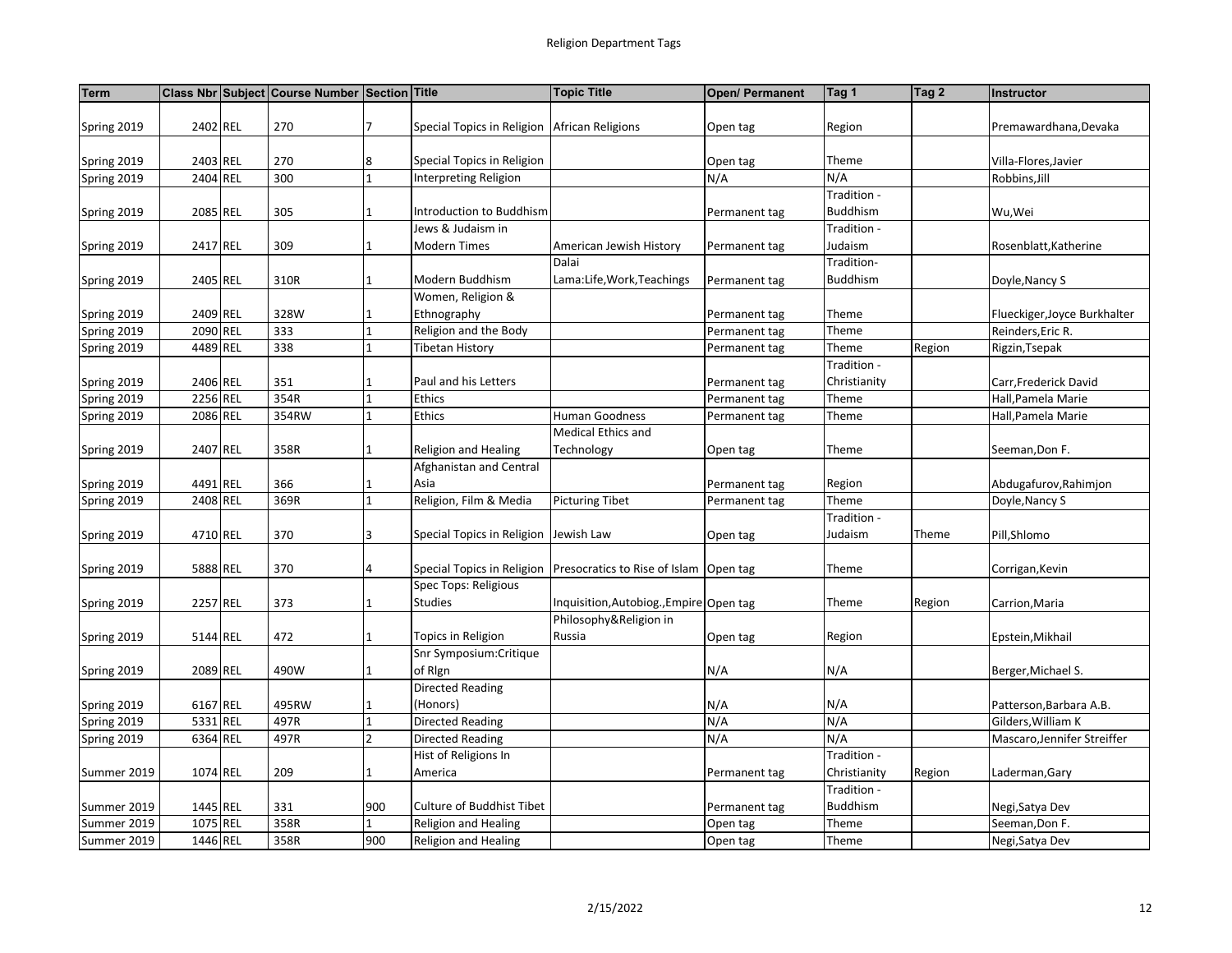| <b>Term</b>      |          | Class Nbr Subject Course Number Section Title |                  |                                                  | <b>Topic Title</b>                                                | Open/ Permanent | Tag 1        | Tag 2           | Instructor                  |
|------------------|----------|-----------------------------------------------|------------------|--------------------------------------------------|-------------------------------------------------------------------|-----------------|--------------|-----------------|-----------------------------|
|                  |          |                                               |                  |                                                  |                                                                   |                 |              |                 |                             |
| Summer 2019      | 1447 REL | 370                                           | 900              | Special Topics in Religion                       |                                                                   | Open tag        | Theme        |                 | Negi, Satya Dev             |
| <b>Fall 2019</b> | 5630 REL | 100R                                          |                  | Introduction to Religion                         |                                                                   | Permanent tag   | Theme        |                 | Rosenblatt, Katherine       |
|                  |          |                                               |                  |                                                  |                                                                   |                 | Tradition -  |                 |                             |
| <b>Fall 2019</b> | 3483 REL | 190                                           | $\overline{2}$   | Fresh Sem: Religion                              | Islam in America                                                  | Open tag        | Islam        | Region          | Hoesterey, James B          |
|                  |          |                                               |                  |                                                  |                                                                   |                 |              |                 |                             |
| <b>Fall 2019</b> | 3598 REL | 190                                           | 3                | Fresh Sem: Religion                              | Religion, Suffering & Healing Open tag                            |                 | Theme        |                 | Seeman, Don F.              |
|                  |          |                                               |                  | Relig & Contemp                                  |                                                                   |                 |              |                 |                             |
| <b>Fall 2019</b> | 3605 REL | 200R                                          | 1                | Experience                                       | Sacred Spaces                                                     | Open tag        | Theme        | Region          | Carrion, Maria              |
|                  |          |                                               |                  | Relig & Contemp                                  | LGBTQ Cultures Since                                              |                 |              |                 |                             |
| <b>Fall 2019</b> | 3661 REL | 200R                                          | 3                | Experience                                       | Stonewall                                                         | Open tag        | Theme        | Region          | Gilders, William K          |
|                  |          |                                               |                  | Hist of Religions In                             |                                                                   |                 | Tradition -  |                 |                             |
| <b>Fall 2019</b> | 3801 REL | 209                                           | $\mathbf 1$      | America                                          |                                                                   | Permanent tag   | Christianity | Region          | Gilders, William K          |
|                  |          |                                               |                  |                                                  |                                                                   |                 | Tradition -  |                 |                             |
| <b>Fall 2019</b> | 3807 REL | 210R                                          | $\mathbf{1}$     | <b>Classic Religious Texts</b>                   | Talmud                                                            | Open tag        | Judaism      |                 | Berger, Michael S.          |
|                  |          |                                               |                  |                                                  | Religion&Secularism                                               |                 | Tradition -  |                 |                             |
| <b>Fall 2019</b> | 5418 REL | 270                                           | 4                | Special Topics in Religion   JewishCul.          |                                                                   | Open tag        | Judaism      | Theme           | Brittingham, Matthew Harris |
|                  |          |                                               |                  |                                                  |                                                                   |                 | Tradition -  |                 |                             |
| <b>Fall 2019</b> | 5910 REL | 270                                           | 5                | Special Topics in Religion Islam in Central Asia |                                                                   | Open tag        | Islam        | Region          | Abdugafurova, Donohon       |
|                  |          |                                               |                  |                                                  | Jewish Women in Modern                                            |                 | Tradition -  |                 |                             |
| <b>Fall 2019</b> | 5453 REL | 270W                                          | 1                | Special Topics in Religion World                 |                                                                   | Open tag        | Judaism      | Theme           | Rosenblatt, Katherine       |
| <b>Fall 2019</b> | 3825 REL | 300                                           | $\mathbf{1}$     | Interpreting Religion                            |                                                                   | N/A             | N/A          |                 | Reinders, Eric R.           |
|                  |          |                                               |                  | Jews & Judaism in                                |                                                                   |                 | Tradition -  |                 |                             |
| <b>Fall 2019</b> | 3830 REL | 309                                           | 1                | <b>Modern Times</b>                              |                                                                   | Permanent tag   | Judaism      |                 | Berger, Michael S.          |
|                  |          |                                               |                  | Early & Medieval                                 |                                                                   |                 | Tradition -  |                 |                             |
| <b>Fall 2019</b> | 3832 REL | 311                                           | 1                | Christianity                                     |                                                                   | Permanent tag   | Christianity |                 | Premawardhana, Devaka       |
|                  |          |                                               |                  |                                                  |                                                                   |                 | Tradition -  |                 |                             |
| <b>Fall 2019</b> | 4708 REL | 315W                                          | 1                | The Qur'an                                       |                                                                   | Permanent tag   | Islam        |                 | Stewart, Devin J.           |
| <b>Fall 2019</b> | 5073 REL | 325                                           | $\mathbf{1}$     | <b>Black Love</b>                                |                                                                   | Permanent tag   | Theme        |                 | Stewart, Dianne Marie       |
| <b>Fall 2019</b> | 5405 REL | $\overline{325}$                              | DIS1             | <b>Black Love</b>                                |                                                                   | Permanent tag   | Theme        |                 | Failla, Marcelitte          |
| <b>Fall 2019</b> | 5410 REL | 325                                           | DIS <sub>2</sub> | <b>Black Love</b>                                |                                                                   | Permanent tag   | Theme        |                 | Little, Lahronda Welch      |
| <b>Fall 2019</b> | 5411 REL | 325                                           | DIS3             | <b>Black Love</b>                                |                                                                   | Permanent tag   | Theme        |                 | Taylor, Calvin              |
|                  |          |                                               |                  |                                                  |                                                                   |                 |              | Tradition -     |                             |
| <b>Fall 2019</b> | 4709 REL | 330                                           | $\mathbf{1}$     | Tibetan Culture                                  |                                                                   | Permanent tag   | Region       | <b>Buddhism</b> | Rigzin, Tsepak              |
|                  |          |                                               |                  |                                                  |                                                                   |                 |              |                 |                             |
| <b>Fall 2019</b> | 3862 REL | 354R                                          | 1                | Ethics                                           | The Dalai Lama's Approach                                         | Permanent tag   | Theme        |                 | Negi, Satya Dev             |
| <b>Fall 2019</b> | 3864 REL | 354RW                                         | $\mathbf{1}$     | Ethics                                           | <b>Human Goodness</b>                                             | Permanent tag   | Theme        |                 | Hall, Pamela Marie          |
| <b>Fall 2019</b> | 3866 REL | 358R                                          | $\mathbf{1}$     | Religion and Healing                             |                                                                   | Open tag        | Theme        |                 | Negi, Satya Dev             |
|                  |          |                                               |                  |                                                  |                                                                   |                 |              |                 |                             |
| <b>Fall 2019</b> | 3867 REL | 370                                           | 1                | Special Topics in Religion Kierkegaard and Job   |                                                                   | Open tag        | Theme        |                 | Robbins, Jill               |
|                  |          |                                               |                  |                                                  |                                                                   |                 |              |                 |                             |
| <b>Fall 2019</b> | 3868 REL | 370                                           | $\overline{2}$   |                                                  | Special Topics in Religion Cognitive Science of Religion Open tag |                 | Theme        |                 | McCauley, Robert Neil       |
|                  |          |                                               |                  |                                                  |                                                                   |                 |              |                 |                             |
| <b>Fall 2019</b> | 3869 REL | 370                                           | 3                | Special Topics in Religion   Conversion          |                                                                   | Open tag        | Theme        |                 | Premawardhana, Devaka       |
|                  |          |                                               |                  |                                                  |                                                                   |                 |              |                 |                             |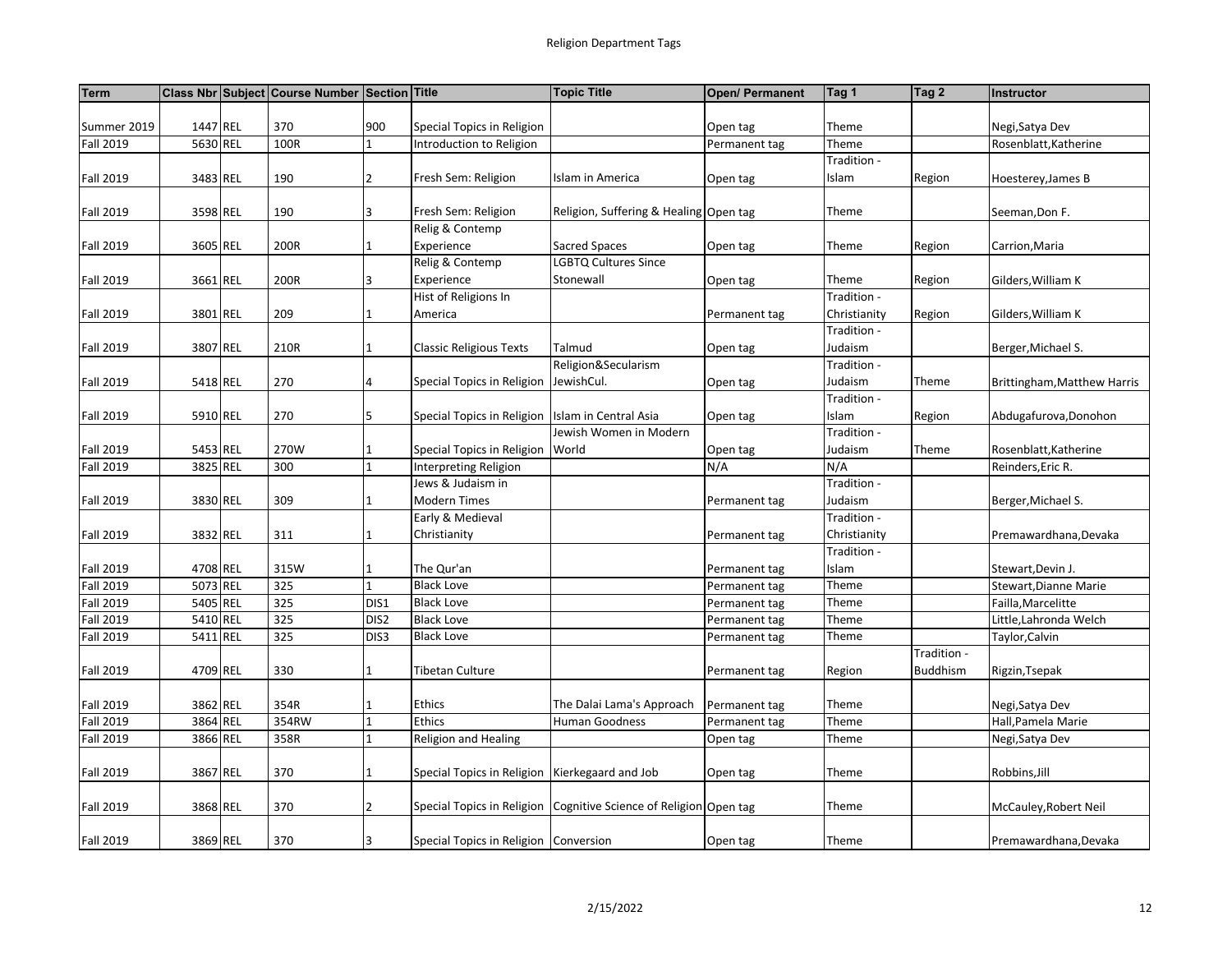| <b>Term</b>      |          | Class Nbr Subject Course Number Section Title |                |                                                | <b>Topic Title</b>                                          | Open/ Permanent | Tag 1           | Tag 2  | Instructor                   |
|------------------|----------|-----------------------------------------------|----------------|------------------------------------------------|-------------------------------------------------------------|-----------------|-----------------|--------|------------------------------|
|                  |          |                                               |                |                                                |                                                             |                 |                 |        |                              |
| <b>Fall 2019</b> | 6049 REL | 370                                           | 4              |                                                | Special Topics in Religion   Pacific Crossings: Rel. / Race | Open tag        | Theme           | Region | Kim, Helen Jin               |
|                  |          |                                               |                |                                                |                                                             |                 | Tradition -     |        |                              |
| <b>Fall 2019</b> | 4713 REL | 370W                                          | 1              | Special Topics in Religion Sages and Saints    |                                                             | Open tag        | Christianity    | Region | Corrigan, Kevin              |
|                  |          |                                               |                |                                                | Hist. Jewish-Muslim                                         |                 |                 |        |                              |
| <b>Fall 2019</b> | 5625 REL | 370W                                          | $\overline{2}$ | Special Topics in Religion Relations           |                                                             | Open tag        | Theme           |        | Perry, Craig                 |
|                  |          |                                               |                |                                                |                                                             |                 | Tradition -     |        |                              |
| <b>Fall 2019</b> | 4203 REL | 374W                                          | $\mathbf 1$    | <b>Confucian Classics</b>                      |                                                             | Permanent tag   | Confucianism    |        | Sibau, Maria                 |
|                  |          |                                               |                |                                                |                                                             |                 | Tradition -     |        |                              |
| <b>Fall 2019</b> | 4715 REL | 381                                           | $\mathbf{1}$   | Islamic West 600-1600                          |                                                             | Permanent tag   | Islam           | Region | Cornell, Vincent             |
|                  |          |                                               |                |                                                | Fantasy/Sci. Fiction                                        |                 |                 |        |                              |
| <b>Fall 2019</b> | 3870 REL | 387                                           | 1              | Literature & Religion                          | &Religion                                                   | Open tag        | Theme           |        | Reinders, Eric R.            |
| <b>Fall 2019</b> | 5041 REL | 472                                           | 1              | Topics in Religion                             | Interpretation Theory                                       | Open tag        | Theme           |        | Robbins, Jill                |
|                  |          |                                               |                |                                                | Conquest/Conversion:Latin                                   |                 |                 |        |                              |
| <b>Fall 2019</b> | 5241 REL | 472W                                          | 1              | Topics in Religion                             | Amer                                                        | Open tag        | Theme           | Region | Yannakakis, Yanna Panayota   |
|                  |          |                                               |                | <b>Directed Reading</b>                        |                                                             |                 |                 |        |                              |
| <b>Fall 2019</b> | 6269 REL | 495R                                          | 1              | (Honors)                                       |                                                             | N/A             | N/A             |        | McClintock, Sara Louise      |
| <b>Fall 2019</b> | 5638 REL | 497R                                          | $\mathbf{1}$   | <b>Directed Reading</b>                        |                                                             | N/A             | N/A             |        | Tabor, Callie Anne           |
| Spring 2020      | 2729 REL | 100R                                          |                | Introduction to Religion                       | Interpreting Religion                                       | Permanent tag   | Theme           |        | Reinders, Eric R.            |
|                  |          |                                               |                |                                                | Introduction to Jewish                                      |                 | Tradition -     |        |                              |
| Spring 2020      | 4418 REL | 170                                           | 1              | Special Topics in Religion Studies             |                                                             | Open tag        | Judaism         |        | Rosenblatt, Katherine        |
| Spring 2020      | 2734 REL | 190                                           | $\mathbf{1}$   | Fresh Sem: Religion                            | Life History Narratives                                     | Open tag        | Theme           |        | Flueckiger, Joyce Burkhalter |
|                  |          |                                               |                |                                                |                                                             |                 | Tradition -     |        |                              |
| Spring 2020      | 4475 REL | 190                                           | 3              | Fresh Sem: Religion                            | Hindu Gods and Goddesses                                    | Open tag        | Hinduism        | Theme  | Kamath, Harshita Mruthinti   |
|                  |          |                                               |                | Relig & Contemp                                | LGBTQ Cultures Since                                        |                 |                 |        |                              |
| Spring 2020      | 2739 REL | 200R                                          | $\mathbf{1}$   | Experience                                     | Stonewall                                                   | Open tag        | Theme           | Region | Gilders, William K           |
|                  |          |                                               |                |                                                |                                                             |                 | Tradition -     |        |                              |
| Spring 2020      | 2726 REL | 212                                           | $\mathbf{1}$   | <b>Asian Religious Traditions</b>              |                                                             | Permanent tag   | <b>Buddhism</b> | Region | Wu,Wei                       |
|                  |          |                                               |                |                                                |                                                             |                 |                 |        |                              |
| Spring 2020      | 2727 REL | 270                                           | 1              | Special Topics in Religion   African Religions |                                                             | Open tag        | Region          |        | Premawardhana, Devaka        |
|                  |          |                                               |                |                                                |                                                             |                 |                 |        |                              |
| Spring 2020      | 3248 REL | 270                                           | $\overline{2}$ |                                                | Special Topics in Religion Religion and American Law        | Open tag        | Region          | Theme  | Rosenblatt, Katherine        |
|                  |          |                                               |                |                                                | Harvey Milk's Life                                          |                 |                 |        |                              |
| Spring 2020      | 2728 REL | 270W                                          | $\mathbf{1}$   | Special Topics in Religion   & Afterlives      |                                                             | Open tag        | Theme           | Region | Gilders, William K           |
| Spring 2020      | 2731 REL | 300                                           | 1              | Interpreting Religion                          |                                                             | N/A             | N/A             |        | Robbins, Jill                |
|                  |          |                                               |                |                                                |                                                             |                 | Tradition -     |        |                              |
| Spring 2020      | 2730 REL | 305                                           | 1              | Introduction to Buddhism                       |                                                             | Permanent tag   | Buddhism        |        | Wu,Wei                       |
|                  |          |                                               |                |                                                |                                                             |                 | Tradition -     |        |                              |
| Spring 2020      | 2740 REL | 313                                           | 1              | Modern Catholicism                             |                                                             | Permanent tag   | Christianity    |        | Tabor, Callie Anne           |
|                  |          |                                               |                |                                                |                                                             |                 | Tradition -     |        |                              |
| Spring 2020      | 4487 REL | 316                                           | 1              | Premodern Islam                                |                                                             | Permanent tag   | Islam           |        | Yildirim, Riza               |
| Spring 2020      | 4492 REL | 338                                           | $\mathbf{1}$   | <b>Tibetan History</b>                         |                                                             | Permanent tag   | Theme           | Region | Rigzin, Tsepak               |
|                  |          |                                               |                |                                                |                                                             |                 | Tradition -     |        |                              |
| Spring 2020      | 2848 REL | 341                                           | 1              | Medieval Jewish Thought                        |                                                             | Permanent tag   | Judaism         |        | Seeman, Don F.               |
| Spring 2020      | 2502 REL | 354RW                                         |                | Ethics                                         | <b>Human Goodness</b>                                       | Permanent tag   | Theme           |        | Hall, Pamela Marie           |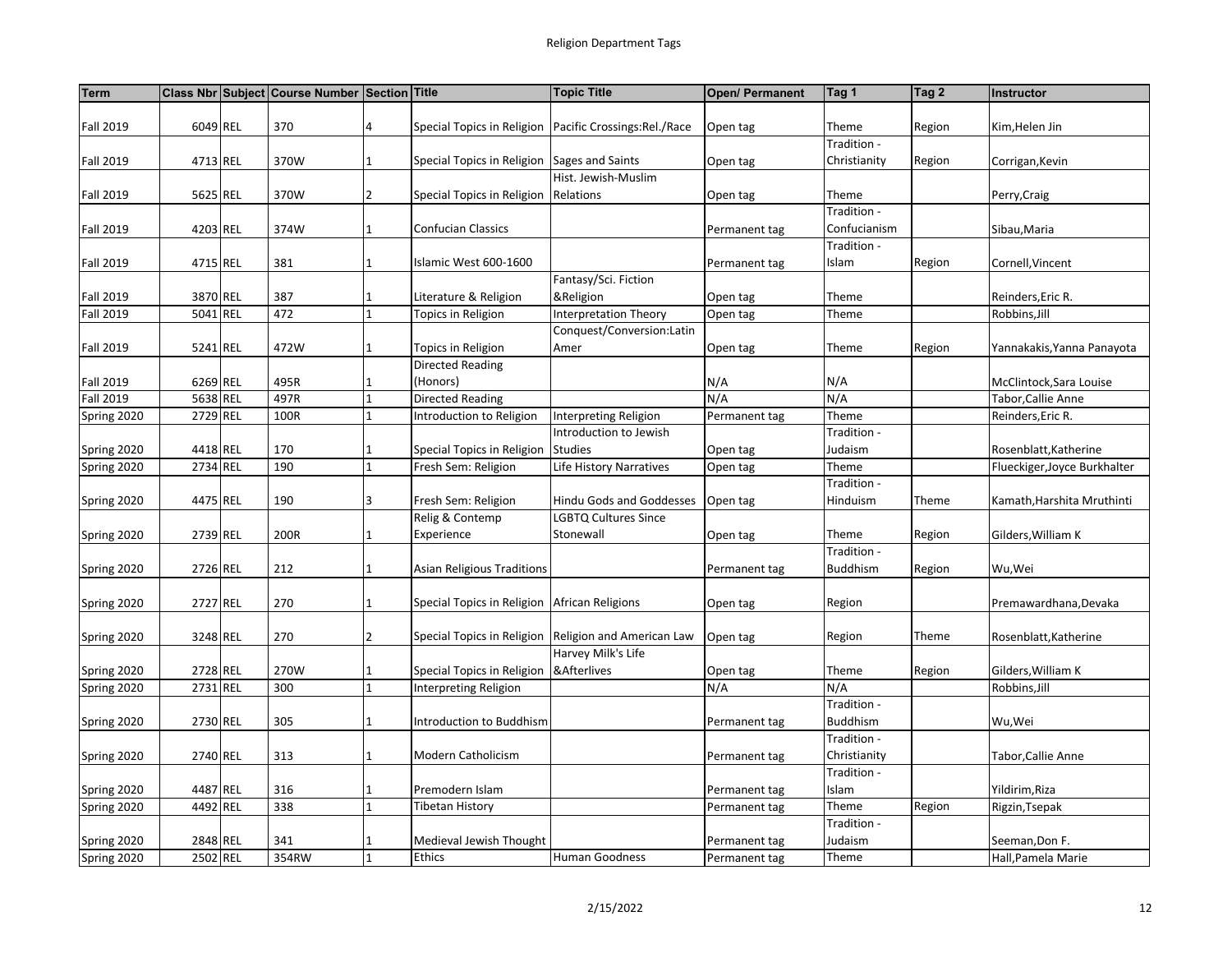| <b>Term</b>      |          | Class Nbr Subject Course Number Section |                | <b>Title</b>                                  | <b>Topic Title</b>            | <b>Open/ Permanent</b> | Tag 1           | Tag 2       | Instructor                 |
|------------------|----------|-----------------------------------------|----------------|-----------------------------------------------|-------------------------------|------------------------|-----------------|-------------|----------------------------|
| Spring 2020      | 2503 REL | 354RW                                   |                | <b>Ethics</b>                                 | Human Goodness                | Permanent tag          | Theme           |             | Hall, Pamela Marie         |
|                  |          |                                         |                |                                               |                               |                        |                 | Tradition - |                            |
| Spring 2020      | 6267 REL | 354RW                                   | 3              | Ethics                                        | Ethics of Judaism             | Permanent tag          | Theme           | Judaism     | Berger, Michael S.         |
|                  |          |                                         |                |                                               |                               |                        |                 |             |                            |
| Spring 2020      | 4340 REL | 358R                                    |                | <b>Religion and Healing</b>                   | Religion Health and Healing   | Open tag               | Theme           |             | Ozawa-de Silva, Chikako    |
|                  |          |                                         |                |                                               | Bioethics, Ethnography &      |                        |                 |             |                            |
| Spring 2020      | 2737 REL | 358RW                                   |                | <b>Religion and Healing</b>                   | RTech                         | Open tag               | Theme           |             | Seeman, Don F.             |
|                  |          |                                         |                |                                               |                               |                        | Tradition -     |             |                            |
| Spring 2020      | 5405 REL | 361                                     | 1              | The Sufi Way                                  |                               | Permanent tag          | Islam           |             | Kugle, Scott A             |
|                  |          |                                         |                |                                               |                               |                        | Tradition-      |             |                            |
| Spring 2020      | 2733 REL | 365                                     |                | <b>Buddhist Philosophy</b>                    |                               | Permanent tag          | <b>Buddhism</b> |             | McClintock, Sara Louise    |
|                  |          |                                         |                |                                               |                               |                        |                 |             |                            |
| Spring 2020      | 4504 REL | 370                                     |                | Special Topics in Religion   Ancient Thought  |                               | Open tag               | Region          |             | Corrigan, Kevin            |
|                  |          |                                         |                |                                               |                               |                        | Tradition -     |             |                            |
| Spring 2020      | 5491 REL | 370                                     | $\overline{2}$ | Special Topics in Religion Jewish Law         |                               | Open tag               | Judaism         | Theme       | Pill,Shlomo                |
|                  |          |                                         |                |                                               |                               |                        |                 |             |                            |
| Spring 2020      | 5667 REL | 370                                     | 3              | Special Topics in Religion   Beyond Bollywood |                               | Open tag               | Theme           | Region      | Kamath, Harshita Mruthinti |
| Spring 2020      | 3931 REL | 388W                                    | $\mathbf{1}$   | The Cultural Revolution                       |                               | Permanent tag          | Theme           |             | Li, Hong                   |
|                  |          |                                         |                |                                               | Black Women, Love &           |                        |                 |             |                            |
| Spring 2020      | 5403 REL | 472W                                    | 2              | Topics in Religion                            | Happiness                     | Open tag               | Theme           | Region      | Stewart, Dianne Marie      |
|                  |          |                                         |                | Snr Symposium: Critique                       |                               |                        |                 |             |                            |
| Spring 2020      | 5517 REL | 490W                                    |                | of Rign                                       |                               | N/A                    | N/A             |             | McClintock, Sara Louise    |
|                  |          |                                         |                | Directed Reading                              |                               |                        |                 |             |                            |
| Spring 2020      | 5908 REL | 495RW                                   |                | (Honors)                                      |                               | N/A                    | N/A             |             | McClintock, Sara Louise    |
| Spring 2020      | 5486 REL | 497R                                    | 1              | <b>Directed Reading</b>                       |                               | N/A                    | N/A             |             | Carrion, Maria             |
| Spring 2020      | 5487 REL | 497R                                    | $\overline{2}$ | Directed Reading                              |                               | N/A                    | N/A             |             | Carrion, Maria             |
| Spring 2020      | 5488 REL | 497R                                    | 3              | Directed Reading                              |                               | N/A                    | N/A             |             | Carrion, Maria             |
| Spring 2020      | 5931 REL | 497R                                    |                | <b>Directed Reading</b>                       |                               | N/A                    | N/A             |             | Stewart, Dianne Marie      |
|                  |          |                                         |                | Hist of Religions In                          |                               |                        | Tradition -     |             |                            |
| Summer 2020      | 1058 REL | 209                                     |                | America                                       |                               | Permanent tag          | Christianity    | Region      | Laderman, Gary             |
|                  |          |                                         |                | Hist of Religions In                          |                               |                        | Tradition -     |             |                            |
| Summer 2020      | 2404 REL | 209                                     | $\overline{2}$ | America                                       |                               | Permanent tag          | Christianity    | Region      | Laderman, Gary             |
| Summer 2020      | 2502 REL | 210RW                                   | $\mathbf{1}$   | <b>Classic Religious Texts</b>                |                               | Open tag               | Theme           |             | Reinders, Eric R.          |
| Summer 2020      | 1060 REL | 358R                                    |                | <b>Religion and Healing</b>                   |                               | Open tag               | Theme           |             | Seeman, Don F.             |
| <b>Fall 2020</b> | 2119 REL | 100R                                    | 1              | Introduction to Religion                      | Religion in the News          | Permanent tag          | Theme           |             | Gough, Ellen M             |
| <b>Fall 2020</b> | 6450 REL | 100R                                    | $\mathcal{P}$  | Introduction to Religion                      | Religion in the News          | Permanent tag          | Theme           |             | Gough, Ellen M             |
|                  |          |                                         |                |                                               |                               |                        | Tradition -     |             |                            |
| <b>Fall 2020</b> | 3639 REL | 170                                     |                | Special Topics in Religion The Bible          |                               | Open tag               | Christianity    |             | Moore, Eric C              |
| <b>Fall 2020</b> | 2163 REL | 190                                     | $\mathbf{1}$   | Fresh Sem: Religion                           | Religion and Ecology          | Open tag               | Theme           |             | Wu,Wei                     |
|                  |          |                                         |                |                                               | Suffering/Healing/Evid.ofEx   |                        |                 |             |                            |
| <b>Fall 2020</b> | 2168 REL | 190                                     | $\overline{2}$ | Fresh Sem: Religion                           | per                           | Open tag               | Theme           |             | Seeman, Don F.             |
|                  |          |                                         |                |                                               | <b>Buddhist Women Through</b> |                        |                 |             |                            |
| <b>Fall 2020</b> | 2169 REL | 190                                     | 3              | Fresh Sem: Religion                           | the Age                       | Open tag               | Theme           |             | McClintock, Sara Louise    |
| <b>Fall 2020</b> | 2170 REL | 190                                     | $\overline{4}$ | Fresh Sem: Religion                           | Memoirs of the Holocaust      | Open tag               | Theme           |             | Lipstadt, Deborah E.       |
| <b>Fall 2020</b> | 2172 REL | 190                                     | 5              | Fresh Sem: Religion                           | <b>Magic and Modernity</b>    |                        | Theme           |             | Premawardhana, Devaka      |
|                  |          |                                         |                |                                               |                               | Open tag               |                 |             |                            |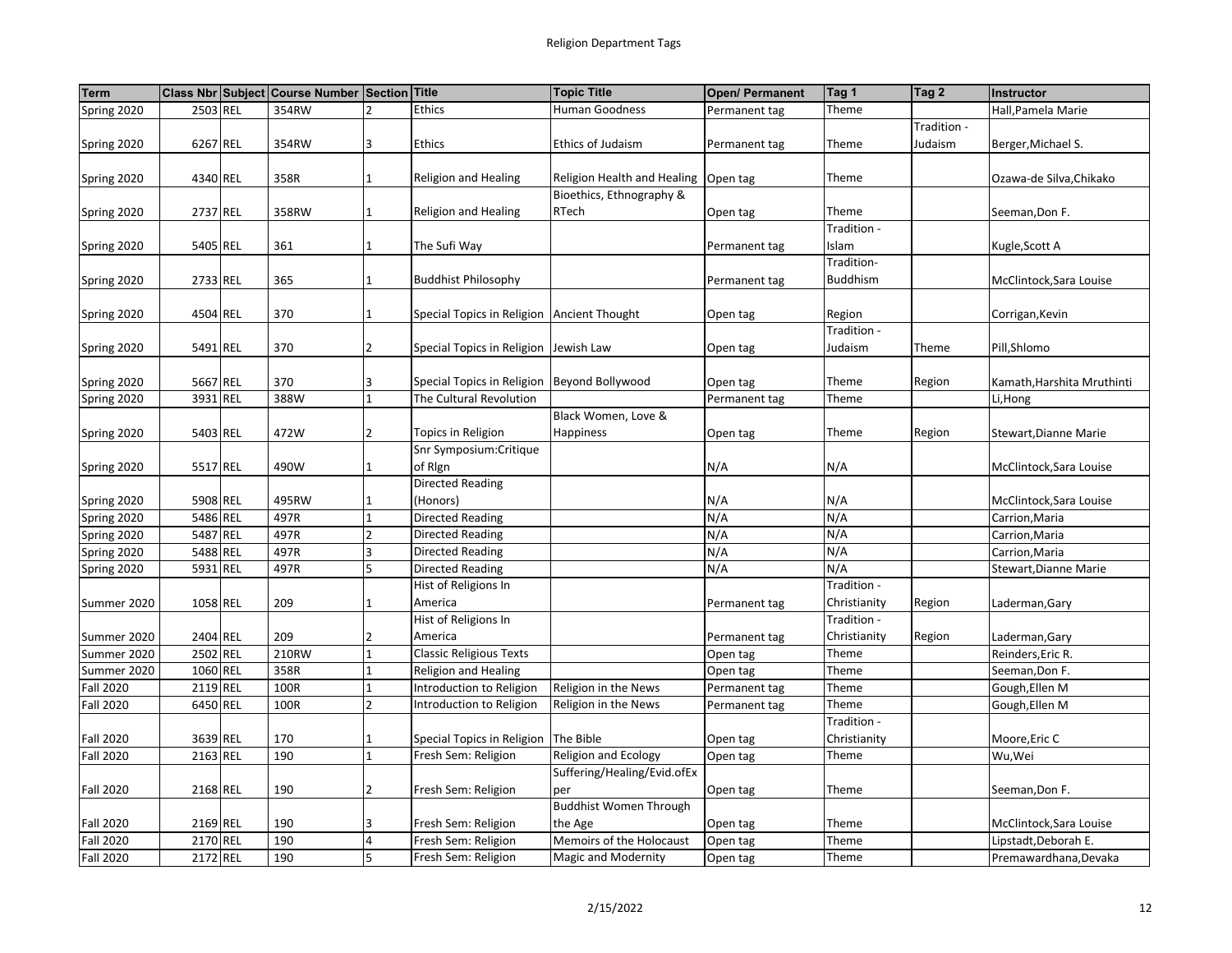| <b>Term</b>      |          | Class Nbr Subject Course Number Section Title |                |                                                 | <b>Topic Title</b>                                               | <b>Open/ Permanent</b> | Tag 1           | Tag 2           | Instructor                 |
|------------------|----------|-----------------------------------------------|----------------|-------------------------------------------------|------------------------------------------------------------------|------------------------|-----------------|-----------------|----------------------------|
|                  |          |                                               |                | Relig & Contemp                                 | LGBTQ Religion &                                                 |                        |                 |                 |                            |
| <b>Fall 2020</b> | 2118 REL | 200R                                          | 1              | Experience                                      | Spirituality                                                     | Open tag               | Theme           |                 | Gilders, William K         |
|                  |          |                                               |                | Relig & Contemp                                 |                                                                  |                        |                 |                 |                            |
| <b>Fall 2020</b> | 2124 REL | 200R                                          | $\overline{2}$ | Experience                                      | Latinas and Religion                                             | Open tag               | Theme           |                 | Carrion, Maria             |
|                  |          |                                               |                | Relig & Contemp                                 | LGBTQ Religion &                                                 |                        |                 |                 |                            |
| <b>Fall 2020</b> | 5936 REL | 200R                                          | 3              | Experience                                      | Spirituality                                                     | Open tag               | Theme           |                 | Gilders, William K         |
|                  |          |                                               |                | Hist of Religions In                            |                                                                  |                        | Tradition -     |                 |                            |
| <b>Fall 2020</b> | 2117 REL | 209                                           | 1              | America                                         |                                                                  | Permanent tag          | Christianity    | Region          | Gilders, William K         |
|                  |          |                                               |                |                                                 |                                                                  |                        | Tradition -     |                 |                            |
| <b>Fall 2020</b> | 2125 REL | 210R                                          | $\mathbf{1}$   | <b>Classic Religious Texts</b>                  | Talmud                                                           | Open tag               | Judaism         |                 | Berger, Michael S.         |
|                  |          |                                               |                |                                                 |                                                                  |                        |                 | Tradition -     |                            |
| <b>Fall 2020</b> | 5937 REL | 210R                                          | $\overline{2}$ | <b>Classic Religious Texts</b>                  | Taoism                                                           | Open tag               | Theme           | Other           | Reinders, Eric R.          |
|                  |          |                                               |                |                                                 |                                                                  |                        |                 |                 |                            |
| <b>Fall 2020</b> | 2115 REL | 270                                           | 1              |                                                 | Special Topics in Religion Religion and Social Memory   Open tag |                        | Theme           |                 | Villa-Flores, Javier       |
|                  |          |                                               | $\overline{2}$ |                                                 |                                                                  |                        |                 |                 |                            |
| <b>Fall 2020</b> | 2116 REL | 270                                           |                |                                                 | Special Topics in Religion Religion and Social Memory Open tag   |                        | Theme           |                 | Villa-Flores, Javier       |
|                  |          | 270                                           | 3              | Special Topics in Religion Sacred Drugs         |                                                                  |                        | Theme           |                 |                            |
| <b>Fall 2020</b> | 2121 REL |                                               |                |                                                 |                                                                  | Open tag               |                 |                 | Laderman, Gary             |
| <b>Fall 2020</b> | 6527 REL | 270                                           | 4              | Special Topics in Religion Saints and Seduction |                                                                  | Open tag               | Theme           |                 | DuPree, Mary Grace         |
|                  |          |                                               |                |                                                 |                                                                  |                        |                 |                 |                            |
| <b>Fall 2020</b> | 4872 REL | 270W                                          | 1              |                                                 | Special Topics in Religion Poetry of Gods and Kings              | Open tag               | Theme           |                 | Kamath, Harshita Mruthinti |
| <b>Fall 2020</b> | 2120 REL | 300                                           | 1              | Interpreting Religion                           |                                                                  | N/A                    | N/A             |                 | Reinders, Eric R.          |
|                  |          |                                               |                | Tibetan Buddh:Psyc Of                           |                                                                  |                        | Tradition -     |                 |                            |
| <b>Fall 2020</b> | 2123 REL | 306                                           | $\mathbf{1}$   | Enlightn                                        |                                                                  | Permanent tag          | <b>Buddhism</b> |                 | Negi, Satya Dev            |
|                  |          |                                               |                |                                                 |                                                                  |                        | Tradition -     |                 |                            |
| <b>Fall 2020</b> | 2167 REL | 307                                           | 1              | East Asian Buddhism                             |                                                                  | Permanent tag          | <b>Buddhism</b> | Region          | Wu, Wei                    |
|                  |          |                                               |                | Early & Medieval                                |                                                                  |                        | Tradition -     |                 |                            |
| <b>Fall 2020</b> | 2171 REL | 311                                           | 1              | Christianity                                    |                                                                  | Permanent tag          | Christianity    |                 | Premawardhana, Devaka      |
|                  |          |                                               |                |                                                 |                                                                  |                        | Tradition -     |                 |                            |
| <b>Fall 2020</b> | 4873 REL | 315W                                          | $\mathbf{1}$   | The Qur'an                                      |                                                                  | Permanent tag          | Islam           |                 | Stewart, Devin J.          |
|                  |          |                                               |                |                                                 |                                                                  |                        |                 | Tradition -     |                            |
| <b>Fall 2020</b> | 4875 REL | 330                                           | $\mathbf{1}$   | Tibetan Culture                                 |                                                                  | Permanent tag          | Region          | <b>Buddhism</b> | Rigzin, Tsepak             |
|                  |          |                                               |                |                                                 |                                                                  |                        |                 |                 |                            |
| <b>Fall 2020</b> | 2122 REL | 354R                                          |                | Ethics                                          | The Dalai Lama's Approach                                        | Permanent tag          | Theme           |                 | Negi, Satya Dev            |
| <b>Fall 2020</b> | 2112 REL | 354RW                                         | $\mathbf{1}$   | Ethics                                          | Human Goodness                                                   | Permanent tag          | Theme           |                 | Hall, Pamela Marie         |
|                  |          |                                               |                |                                                 |                                                                  |                        |                 |                 |                            |
| <b>Fall 2020</b> | 2173 REL | 370                                           | 1              | Special Topics in Religion   Indian Philosophy  |                                                                  | Open tag               | Theme           |                 | McClintock, Sara Louise    |
|                  |          |                                               |                |                                                 | Race/Other Ways Being in                                         |                        |                 |                 |                            |
| <b>Fall 2020</b> | 2854 REL | 370                                           | $\overline{2}$ | Special Topics in Religion World                |                                                                  | Open tag               | Theme           |                 | Seeman, Don F.             |
|                  |          |                                               |                |                                                 |                                                                  |                        | Tradition -     |                 |                            |
| <b>Fall 2020</b> | 4881 REL | 370                                           | 3              | Special Topics in Religion Sages and Saints     |                                                                  | Open tag               | Christianity    |                 | Zaidi, Syed                |
|                  |          |                                               |                |                                                 | Law & Religion:Islamic                                           |                        |                 |                 |                            |
| <b>Fall 2020</b> | 6428 REL | 370                                           |                | Special Topics in Religion   Finance            |                                                                  | Open tag               | Theme           |                 | Bambach, Lee A             |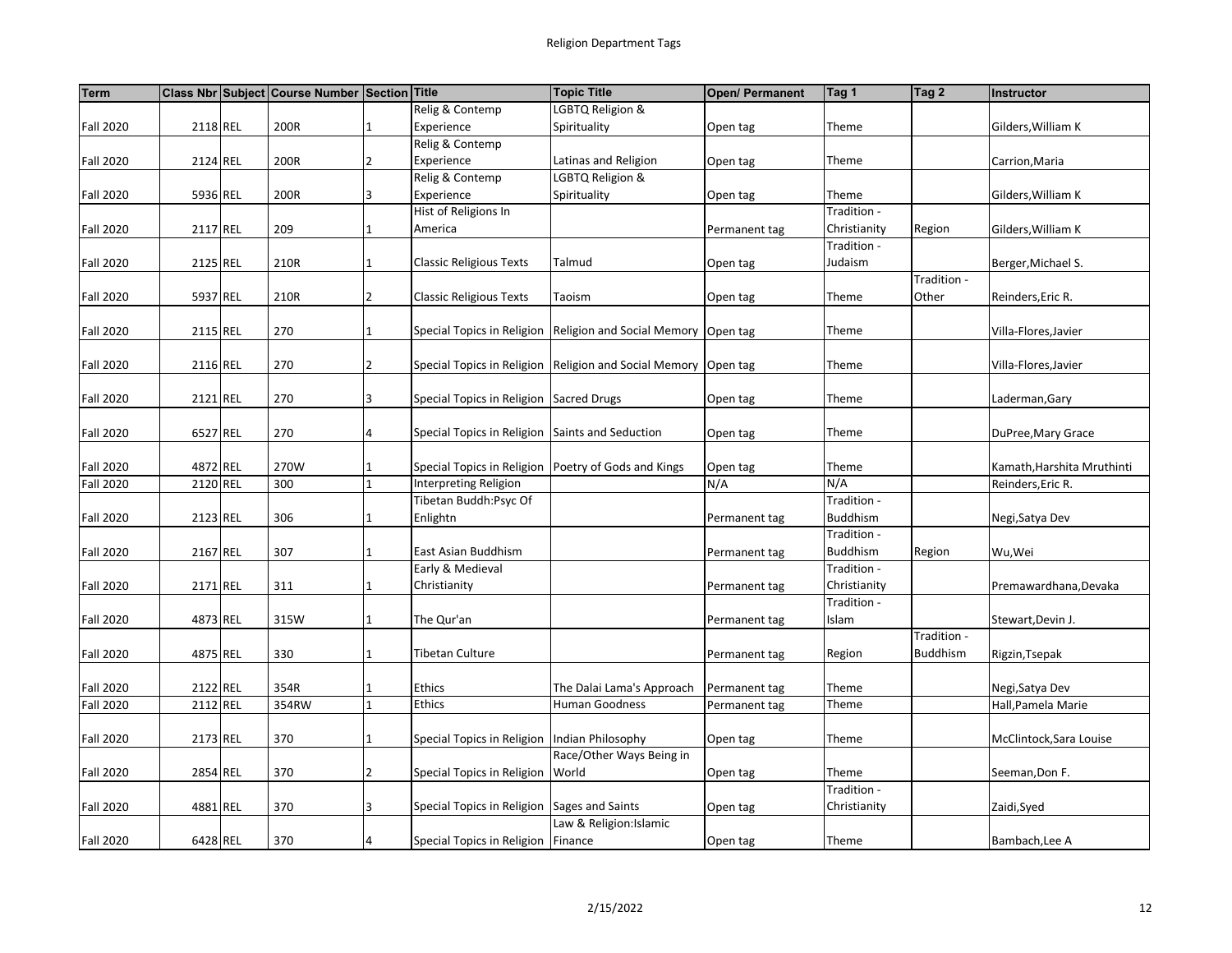| <b>Term</b>                |          | Class Nbr Subject Course Number Section Title |                |                                            | <b>Topic Title</b>                                     | <b>Open/ Permanent</b> | Tag 1                  | Tag 2  | Instructor                  |
|----------------------------|----------|-----------------------------------------------|----------------|--------------------------------------------|--------------------------------------------------------|------------------------|------------------------|--------|-----------------------------|
|                            |          |                                               |                |                                            | Law and                                                |                        |                        |        |                             |
| <b>Fall 2020</b>           | 6525 REL | 370                                           | 5              | Special Topics in Religion                 | Religion:Comp.Perspec.                                 | Open tag               | Theme                  |        | Ludsin, Hallie G            |
| <b>Fall 2020</b>           | 4765 REL | 472                                           | 1              | Topics in Religion                         | <b>Interpretation Theory</b>                           | Open tag               | Theme                  |        | Robbins, Jill               |
|                            |          |                                               |                | <b>Directed Reading</b>                    |                                                        |                        |                        |        |                             |
| <b>Fall 2020</b>           | 6620 REL | 495R                                          | 1              | (Honors)                                   |                                                        | N/A                    | N/A                    |        | Reinders, Eric R.           |
|                            |          |                                               |                |                                            |                                                        |                        |                        |        |                             |
| Spring 2021                | 3575 REL | 170                                           | $\mathbf{1}$   |                                            | Special Topics in Religion Studying Religion at Emory  | Open tag               | Theme                  |        | McClintock, Sara Louise     |
|                            |          |                                               |                |                                            | Films & Memoirs of                                     |                        |                        |        |                             |
| Spring 2021                | 3557 REL | 190                                           | 1              | Fresh Sem: Religion                        | Holocaust                                              | Open tag               | Theme                  |        | Lipstadt, Deborah E.        |
| Spring 2021                | 4063 REL | 190                                           | $\overline{2}$ | Fresh Sem: Religion                        | The Lord of the Rings                                  | Open tag               | Theme                  |        | Reinders, Eric R.           |
|                            |          |                                               |                |                                            |                                                        |                        | Tradition -            |        |                             |
| Spring 2021                | 5701 REL | 190                                           | 3              | Fresh Sem: Religion                        | <b>Hindu Gods and Goddesses</b>                        | Open tag               | Hinduism               | Theme  | Kamath, Harshita Mruthinti  |
|                            |          |                                               |                |                                            | Religion & Social                                      |                        |                        |        |                             |
| Spring 2021                | 4072 REL | 270                                           | $\mathbf{1}$   | Special Topics in Religion                 | Movements                                              | Open tag               | Theme                  | Region | Villa-Flores, Javier        |
|                            |          |                                               |                |                                            | Men in Black:Ultra-Orth.                               |                        | Tradition -            |        |                             |
| Spring 2021                | 3577 REL | 270                                           | $\overline{2}$ | Special Topics in Religion Jews            |                                                        | Open tag               | Judaism                |        | Berger, Michael S.          |
|                            |          |                                               |                |                                            |                                                        |                        | Tradition -            |        |                             |
| Spring 2021                | 4073 REL | 270                                           | 3              |                                            | Special Topics in Religion   Depicting God in Hinduism | Open tag               | Hinduism               |        | Gough, Ellen M              |
|                            |          |                                               |                |                                            |                                                        |                        |                        |        |                             |
| Spring 2021                | 4862 REL | 270                                           | 4              | Special Topics in Religion Islam in Africa |                                                        | Open tag               | Tradition-Islam Region |        | Daddi Addoun, Yacine        |
|                            |          |                                               |                |                                            | Jewish Imm & American Pop                              |                        |                        |        |                             |
| Spring 2021                | 5599 REL | 270                                           | 5              | Special Topics in Religion                 | Cult                                                   | Open tag               | Theme                  | Region | Brittingham, Matthew Harris |
|                            |          |                                               |                |                                            | Harvey Milk's Life                                     |                        |                        |        |                             |
| Spring 2021                | 4071 REL | 270W                                          | $\mathbf{1}$   | Special Topics in Religion                 | &Afterlives                                            | Open tag               | Theme                  | Region | Gilders, William K          |
|                            |          |                                               |                |                                            | Religion, Ethnography & Bioet                          |                        |                        |        |                             |
| Spring 2021                | 3574 REL | 358R                                          | $\mathbf{1}$   | Religion and Healing                       | hics                                                   | Open tag               | Theme                  |        | Seeman, Don F.              |
|                            |          |                                               |                |                                            |                                                        |                        |                        |        |                             |
| Spring 2021                | 4870 REL | 370                                           | $\mathbf{1}$   | Special Topics in Religion                 | Slavery in the Lands of Islam                          | Open tag               | Tradition-Islam        | Theme  | Daddi Addoun, Yacine        |
|                            |          |                                               |                |                                            | Muslim Women's                                         |                        |                        |        |                             |
| Spring 2021                | 5584 REL | 370                                           | $\overline{2}$ | Special Topics in Religion                 | Storytelling                                           | Open tag               | Tradition-Islam Theme  |        | Deighton, Rose              |
|                            |          |                                               |                |                                            | Spain:Cinema,Fascism,Religi                            |                        | Tradition-             |        |                             |
| Spring 2021                | 5586 REL | 370                                           | 3              | Special Topics in Religion                 | os.                                                    | Open tag               | Christianity           | Theme  | Carrion, Maria              |
|                            |          |                                               |                |                                            | Hist. Jewish-Muslim                                    |                        |                        |        |                             |
| Spring 2021                | 4860 REL | 370W                                          | 1              | Special Topics in Religion                 | Relations<br>Faith, White Abol, Black                  | Open tag               | Theme                  |        | Perry, Craig                |
|                            | 4894 REL | 472                                           | $\mathbf{1}$   | Topics in Religion                         | Church                                                 |                        | Theme                  |        | Allen Adams, Francine       |
| Spring 2021<br>Summer 2021 | 1532 REL | 358R                                          | 1              | Religion and Healing                       |                                                        | Open tag               | Theme                  |        | Seeman, Don F.              |
| Spring 2021                | 4062 REL | 100R                                          | $\mathbf{1}$   | Introduction to Religion                   | Religion and Conflict                                  | Open tag               | Theme                  |        | Reinders, Eric R.           |
|                            |          |                                               |                |                                            | Religion Age ofGlobal                                  | Permanent tag          |                        |        |                             |
| Spring 2021                | 3555 REL | 100R                                          | 2              | Introduction to Religion                   | Pandemic                                               | Permanent tag          | Theme                  |        | Hoesterey, James B          |
|                            |          |                                               |                | Hist of Religions In                       |                                                        |                        | Tradition -            |        |                             |
| Spring 2021                | 4064 REL | 209                                           | $\mathbf{1}$   | America                                    |                                                        | Permanent tag          | Christianity           | Region | Laderman, Gary              |
|                            |          |                                               |                |                                            |                                                        |                        | Tradition -            |        |                             |
| Spring 2021                | 4065 REL | 212                                           | 1              | <b>Asian Religious Traditions</b>          |                                                        | Permanent tag          | <b>Buddhism</b>        | Region | Wu,Wei                      |
| Spring 2021                | 4066 REL | 300                                           | $\mathbf{1}$   | Interpreting Religion                      |                                                        | Permanent tag          | N/A                    |        | Robbins, Jill               |
|                            |          |                                               |                |                                            |                                                        |                        |                        |        |                             |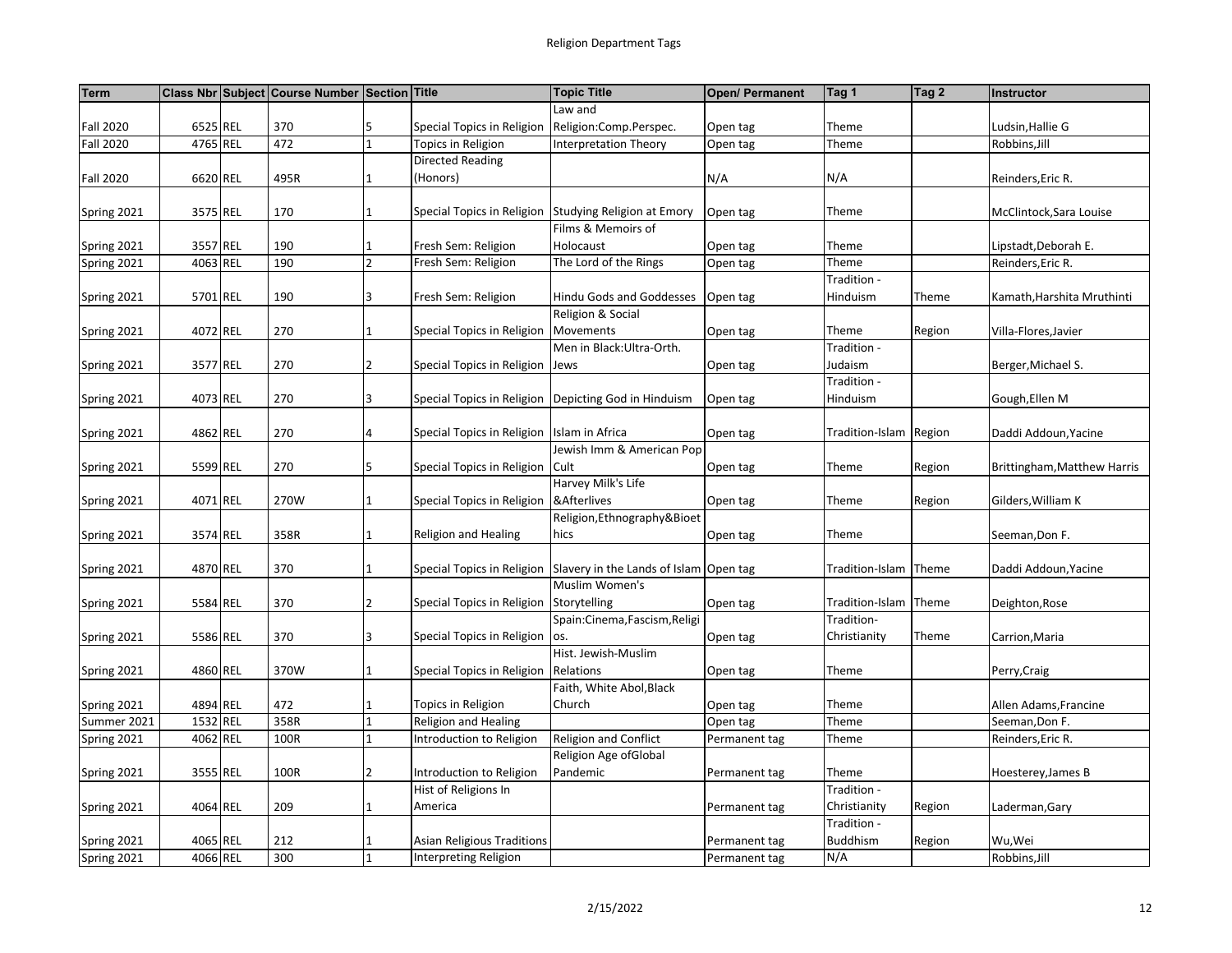| <b>Term</b>      |          | Class Nbr Subject Course Number Section Title |                          |                                         | <b>Topic Title</b>                                    | Open/ Permanent | Tag 1           | Tag 2           | Instructor                   |
|------------------|----------|-----------------------------------------------|--------------------------|-----------------------------------------|-------------------------------------------------------|-----------------|-----------------|-----------------|------------------------------|
|                  |          |                                               |                          |                                         |                                                       |                 | Tradition -     |                 |                              |
| Spring 2021      | 3563 REL | 305                                           |                          | Introduction to Buddhism                |                                                       | Permanent tag   | <b>Buddhism</b> |                 | Wu,Wei                       |
|                  |          |                                               |                          | Jews & Judaism in                       |                                                       |                 | Tradition -     |                 |                              |
| Spring 2021      | 3561 REL | 309                                           |                          | <b>Modern Times</b>                     |                                                       | Permanent tag   | Judaism         |                 | Berger, Michael S.           |
|                  |          |                                               |                          |                                         |                                                       |                 | Tradition -     |                 |                              |
| Spring 2021      | 4067 REL | 323                                           |                          | Death & Dying                           |                                                       | Permanent tag   | Christianity    | Theme           | Laderman, Gary               |
|                  |          |                                               |                          |                                         |                                                       |                 | Tradition -     |                 |                              |
| Spring 2021      | 4068 REL | 324                                           |                          | The Holocaust                           |                                                       | Permanent tag   | Iudaism         | Theme           | Lipstadt,Deborah E.          |
|                  |          |                                               |                          |                                         |                                                       |                 | Tradition -     |                 |                              |
| Spring 2021      | 4069 REL | 326                                           |                          | <b>Black Christian Thought</b>          |                                                       | Permanent tag   | Christianity    | Theme           | Stewart, Dianne Marie        |
|                  |          |                                               |                          | Women, Religion &                       |                                                       |                 |                 |                 |                              |
| Spring 2021      | 3565 REL | 328W                                          |                          | Ethnography                             |                                                       | Permanent tag   | Theme           |                 | Flueckiger, Joyce Burkhalter |
| Spring 2021      | 4867 REL | 338                                           |                          | <b>Tibetan History</b>                  |                                                       | Permanent tag   | Theme           | Region          | Rigzin, Tsepak               |
| Spring 2021      | 4070 REL | 354RW                                         |                          | Ethics                                  | Human Goodness                                        | Permanent tag   | Theme           |                 | Hall, Pamela Marie           |
| Spring 2021      | 3567 REL | 354RW                                         | $\mathfrak{p}$           | Ethics                                  | Human Goodness                                        | Permanent tag   | Theme           |                 | Hall, Pamela Marie           |
|                  |          |                                               |                          | Snr Symposium: Critique                 |                                                       |                 |                 |                 |                              |
| Spring 2021      | 3569 REL | 490W                                          |                          | of Rign                                 |                                                       | Permanent tag   | N/A             |                 | McClintock, Sara Louise      |
|                  |          |                                               |                          | <b>Directed Reading</b>                 |                                                       |                 |                 |                 |                              |
| Spring 2021      | 3570 REL | 495RW                                         |                          | (Honors)                                |                                                       | N/A             | N/A             |                 | Reinders, Eric R.            |
| Summer 2021      | 1528 REL | 100R                                          |                          | Introduction to Religion                |                                                       | Permanent tag   | Theme           |                 | Laderman, Gary               |
| Summer 2021      | 1528 REL | 100R                                          |                          | Introduction to Religion                |                                                       | Permanent tag   | Theme           |                 | Laderman, Gary               |
| Summer 2021      | 1531 REL | 369R                                          |                          | Religion, Film & Media                  | Finding the Good Life                                 | Permanent tag   | Theme           |                 | Hoesterey, James B           |
| <b>Fall 2021</b> | 2937 REL | 100R                                          |                          | Introduction to Religion                | Religion in the News                                  | Permanent tag   | Theme           |                 | Gough, Ellen M               |
|                  |          |                                               |                          |                                         |                                                       |                 |                 |                 |                              |
| <b>Fall 2021</b> | 2297 REL | 170                                           |                          |                                         | Special Topics in Religion Studying Religion at Emory | Open tag        | Theme           |                 | McClintock, Sara Louise      |
|                  |          |                                               |                          |                                         |                                                       |                 | Tradition -     |                 |                              |
| <b>Fall 2021</b> | 2299 REL | 170                                           | 2                        | Special Topics in Religion   The Bible  |                                                       | Open tag        | Christianity    |                 | Kandathil, Rosy              |
|                  |          |                                               |                          |                                         |                                                       |                 |                 |                 |                              |
| <b>Fall 2021</b> | 4371 REL | 170                                           | 3                        | Special Topics in Religion              | Intro to Anc't Med Societies                          | Open tag        | Region          | Theme           | Gilders, William K           |
|                  |          |                                               |                          |                                         | <b>Buddhist Women Through</b>                         |                 |                 | Tradition -     |                              |
| Fall 2021        | 2938 REL | 190                                           |                          | Fresh Sem: Religion                     | theAges                                               | Open tag        | Theme           | <b>Buddhism</b> | McClintock, Sara Louise      |
| Fall 2021        | 2939 REL | 190                                           | $\overline{\phantom{a}}$ | Fresh Sem: Religion                     | Religion and Ecology                                  | Open tag        | Theme           |                 | Wu,Wei                       |
| Fall 2021        | 2940 REL | 190                                           |                          | Fresh Sem: Religion                     | Fortune-telling and Fate                              | Open tag        | Theme           |                 | Reinders, Eric R.            |
| Fall 2021        | 5900 REL | 190                                           | 5                        | Fresh Sem: Religion                     | Religion and Everyday Life                            | Open tag        | Theme           |                 | Premawardhana, Devaka        |
|                  |          |                                               |                          | Relig & Contemp                         | Latinas, Rel., Nature, Embodi                         |                 |                 |                 |                              |
| <b>Fall 2021</b> | 2941 REL | 200R                                          |                          | Experience                              | ment                                                  | Open tag        | Region          |                 | Carrion,Maria                |
|                  |          |                                               |                          | Relig & Contemp                         |                                                       |                 |                 |                 |                              |
| Fall 2021        | 2942 REL | 200R                                          |                          | Experience                              | Religion, Prisons, Soc. Justice                       | Open tag        | Theme           | Region          | Curtis, Cara                 |
|                  |          |                                               |                          | Relig & Contemp                         | LGBTQ Religion &                                      |                 |                 |                 |                              |
| Fall 2021        | 2943 REL | 200R                                          | 3                        | Experience                              | Spirituality                                          | Open tag        | Theme           |                 | Gilders, William K           |
|                  |          |                                               |                          |                                         | Jainism:Religion                                      |                 | Tradition-      |                 |                              |
| <b>Fall 2021</b> | 2945 REL | 270                                           |                          | Special Topics in Religion              | ofNonviolence                                         | Open tag        | Jainism         |                 | Gough, Ellen M               |
|                  |          |                                               |                          |                                         |                                                       |                 |                 |                 |                              |
| <b>Fall 2021</b> | 2301 REL | 270                                           |                          | Special Topics in Religion Sacred Drugs |                                                       | Open tag        | Theme           |                 | Laderman, Gary               |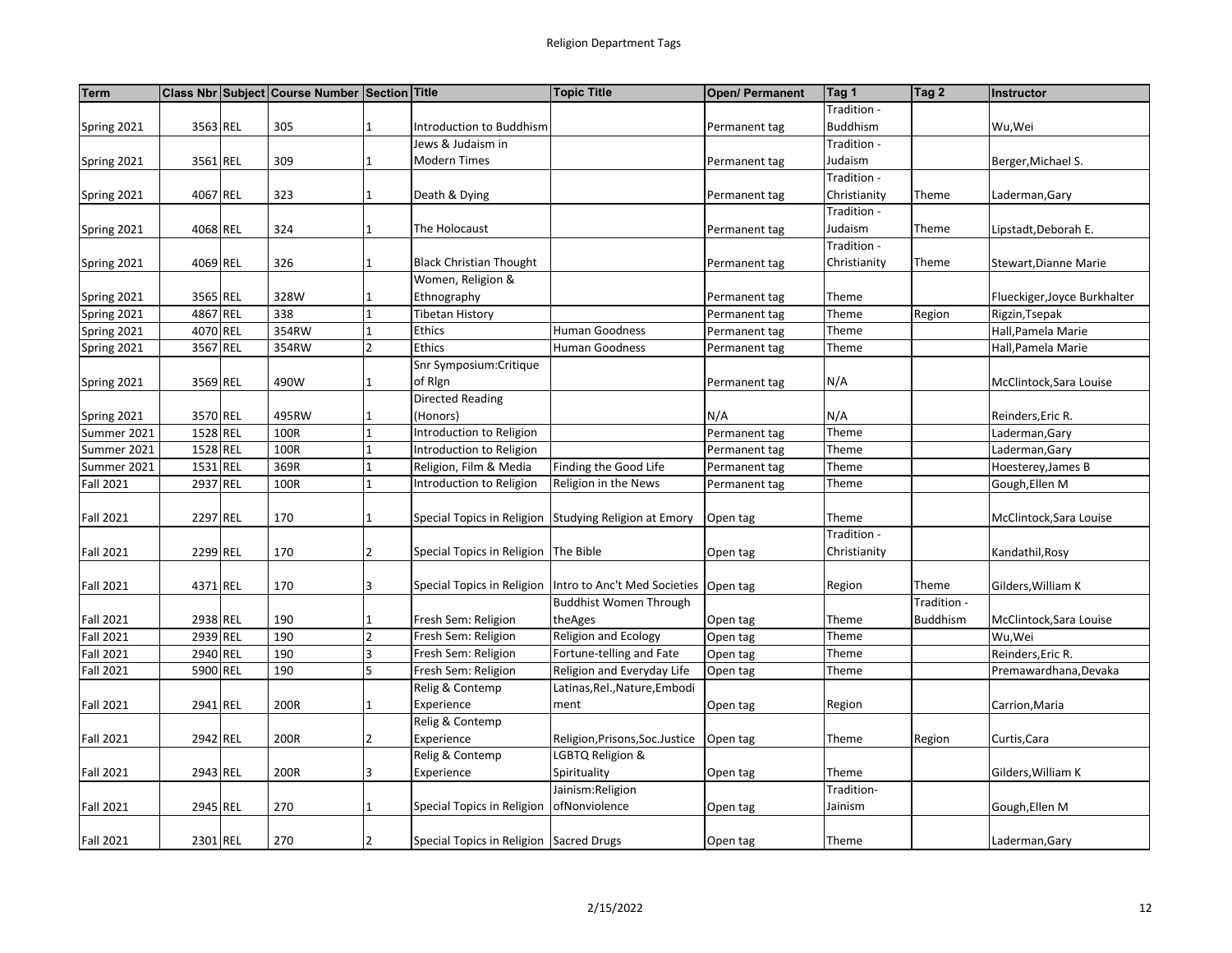| <b>Term</b>      |          | Class Nbr Subject Course Number Section Title |                |                                             | <b>Topic Title</b>                                           | <b>Open/ Permanent</b> | Tag 1           | Tag 2           | <b>Instructor</b>       |
|------------------|----------|-----------------------------------------------|----------------|---------------------------------------------|--------------------------------------------------------------|------------------------|-----------------|-----------------|-------------------------|
|                  |          |                                               |                |                                             |                                                              |                        |                 |                 |                         |
| <b>Fall 2021</b> | 2303 REL | 270                                           | 3              |                                             | Special Topics in Religion   Religion and Social Memory      | Open tag               | Theme           | Region          | Villa-Flores, Javier    |
|                  |          |                                               |                |                                             | Religion and the                                             |                        |                 |                 |                         |
| <b>Fall 2021</b> | 2305 REL | 270                                           | 4              | Special Topics in Religion Constitution     |                                                              | Open tag               | Theme           | Region          | Rosenblatt, Katherine   |
|                  |          |                                               |                |                                             |                                                              |                        |                 |                 |                         |
| <b>Fall 2021</b> | 5881 REL | 270W                                          | $\mathbf{1}$   |                                             | Special Topics in Religion   Afr. Religions: Culture & Phil. | Open tag               | Theme           | Region          | Presas, Axel            |
| <b>Fall 2021</b> | 2287 REL | 300                                           | $\mathbf{1}$   | Interpreting Religion                       |                                                              | Permanent tag          | N/A             |                 | Reinders, Eric R.       |
|                  |          |                                               |                |                                             |                                                              |                        | Tradition -     |                 |                         |
| <b>Fall 2021</b> | 2291 REL | 307                                           | 1              | East Asian Buddhism                         |                                                              | Permanent tag          | <b>Buddhism</b> | Region          | Wu,Wei                  |
|                  |          |                                               |                |                                             |                                                              |                        | Tradition -     |                 |                         |
| <b>Fall 2021</b> | 2289 REL | 308                                           | $\mathbf{1}$   | Judaism                                     |                                                              | Permanent tag          | Judaism         |                 | Berger, Michael S.      |
|                  |          |                                               |                | Early & Medieval                            |                                                              |                        | Tradition -     |                 |                         |
| <b>Fall 2021</b> | 5880 REL | 311                                           | $\mathbf{1}$   | Christianity                                |                                                              | Permanent tag          | Christianity    |                 | Premawardhana, Devaka   |
|                  |          |                                               |                |                                             |                                                              |                        | Tradition -     |                 |                         |
| <b>Fall 2021</b> | 4448 REL | 315W                                          | $\mathbf{1}$   | The Qur'an                                  |                                                              | Permanent tag          | Islam           |                 | Stewart, Devin J.       |
|                  |          |                                               |                | African - American                          | Ancient W.African                                            |                        |                 |                 |                         |
| <b>Fall 2021</b> | 5265 REL | 320R                                          | $\mathbf{1}$   | Religion                                    | Rel.Systems                                                  | Permanent tag          | Region          |                 | Presas, Axel            |
|                  |          |                                               |                | Women, Religion &                           |                                                              |                        |                 |                 |                         |
| <b>Fall 2021</b> | 5534 REL | 328                                           | 1              | Ethnography                                 |                                                              | Permanent tag          | Theme           |                 | Malladi, Aalekhya       |
|                  |          |                                               |                |                                             |                                                              |                        |                 | Tradition -     |                         |
| <b>Fall 2021</b> | 4450 REL | 330                                           | $\mathbf{1}$   | Tibetan Culture                             |                                                              | Permanent tag          | Region          | <b>Buddhism</b> | Rigzin, Tsepak          |
|                  |          |                                               |                |                                             |                                                              |                        |                 |                 |                         |
| <b>Fall 2021</b> | 2293 REL | 354R                                          | $\mathbf{1}$   | Ethics                                      | The Dalai Lama's Approach                                    | Permanent tag          | Theme           |                 | Negi, Satya Dev         |
| <b>Fall 2021</b> | 2944 REL | 354RW                                         | $\mathbf{1}$   | Ethics                                      | Human Goodness                                               | Permanent tag          | Theme           |                 | Hall, Pamela Marie      |
|                  |          |                                               |                |                                             |                                                              |                        |                 | Tradition -     |                         |
| <b>Fall 2021</b> | 2295 REL | 358R                                          | $\mathbf{1}$   | <b>Religion and Healing</b>                 | <b>Buddhist Meditation</b>                                   | Open tag               | Theme           | <b>Buddhism</b> | Negi, Satya Dev         |
|                  |          |                                               |                |                                             | Kierkegaard, Dostoyevsky &                                   |                        |                 |                 |                         |
| <b>Fall 2021</b> | 4965 REL | 370                                           | $\mathbf{1}$   | Special Topics in Religion Job              |                                                              | Open tag               | Theme           |                 | Robbins, Jill           |
|                  |          |                                               |                |                                             | Law & Religion: Theory,                                      |                        |                 |                 |                         |
| <b>Fall 2021</b> | 5314 REL | 370                                           | $\overline{2}$ | Special Topics in Religion   Method         |                                                              | Open tag               | Theme           |                 | Allard, Silas Webster   |
|                  |          |                                               |                |                                             |                                                              |                        | Tradition -     |                 |                         |
| <b>Fall 2021</b> | 5327 REL | 370W                                          | $\mathbf{1}$   | Special Topics in Religion Sages and Saints |                                                              | Open tag               | Christianity    |                 | Corrigan, Kevin         |
|                  |          |                                               |                |                                             | Interp.Theory: Augustine                                     |                        |                 | Tradition-      |                         |
| <b>Fall 2021</b> | 4340 REL | 472                                           | 1              | Topics in Religion                          | Unc.                                                         | Open tag               | Theme           | Christianity    | Robbins, Jill           |
|                  |          |                                               |                | <b>Directed Reading</b>                     |                                                              |                        |                 |                 |                         |
| <b>Fall 2021</b> | 5658 REL | 495R                                          | 1              | (Honors)                                    |                                                              | Permanent tag          | N/A             |                 | Villa-Flores, Javier    |
|                  |          |                                               |                | <b>Directed Reading</b>                     |                                                              |                        |                 |                 |                         |
| <b>Fall 2021</b> | 6159 REL | 495R                                          | $\overline{2}$ | (Honors)                                    |                                                              | Permanent tag          | N/A             |                 | Lancaster, Thomas D     |
|                  |          |                                               |                | <b>Directed Reading</b>                     |                                                              |                        |                 |                 |                         |
| <b>Fall 2021</b> | 6156 REL | 495R                                          | 3              | (Honors)                                    |                                                              | Permanent tag          | N/A             |                 | Premawardhana, Devaka   |
| <b>Fall 2021</b> | 6209 REL | 498R                                          | $\mathbf{1}$   | <b>Directed Reading</b>                     |                                                              | Permanent tag          | N/A             |                 | McClintock, Sara Louise |
|                  |          |                                               |                |                                             |                                                              |                        |                 |                 |                         |
| Spring 2022      | 2601 REL | 170                                           | $\mathbf{1}$   |                                             | Special Topics in Religion Intro. to Jewish Civilization     | Open tag               | Theme           |                 | Schainker, Ellie R      |
|                  |          |                                               |                |                                             |                                                              |                        | Tradition -     |                 |                         |
| Spring 2022      | 6056 REL | 170                                           | $\overline{2}$ | Special Topics in Religion   The Bible      |                                                              | Open tag               | Christianity    |                 | McDonnell, Eric         |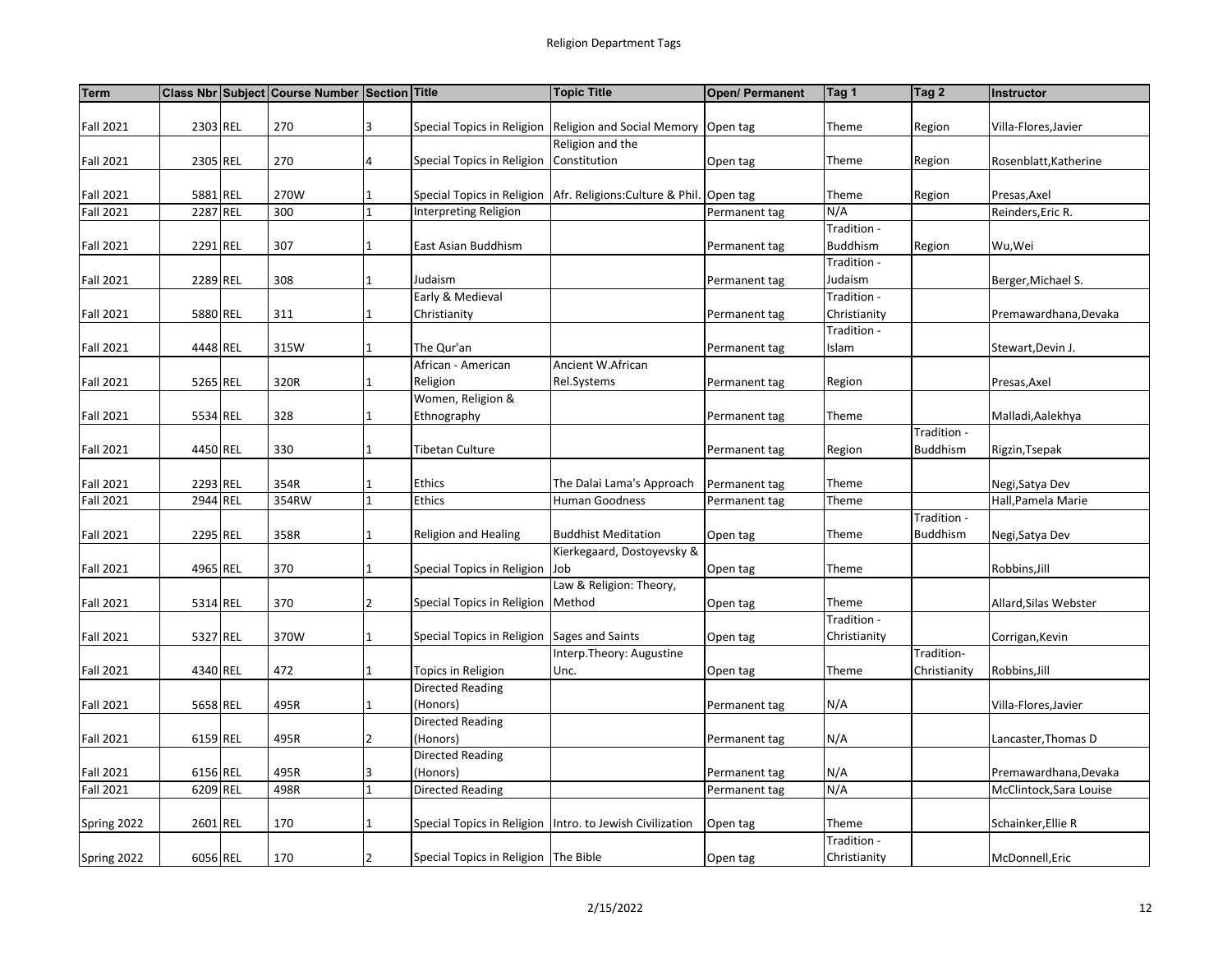| <b>Term</b> |          | Class Nbr Subject Course Number Section Title |                |                                                  | <b>Topic Title</b>                     | Open/ Permanent | Tag 1                   | Tag 2        | Instructor               |
|-------------|----------|-----------------------------------------------|----------------|--------------------------------------------------|----------------------------------------|-----------------|-------------------------|--------------|--------------------------|
|             |          |                                               |                |                                                  |                                        |                 | Tradition -             |              |                          |
| Spring 2022 | 2161 REL | 190                                           | $\mathbf{1}$   | Fresh Sem: Religion                              | 'Men in Black": Haredi Jews   Open tag |                 | Judaism                 |              | Berger, Michael S.       |
|             |          |                                               |                |                                                  |                                        |                 | Tradition -             |              |                          |
| Spring 2022 | 5118 REL | 205                                           | $\mathbf{1}$   | <b>Biblical Literature</b>                       |                                        | Permanent tag   | Judaism                 |              | McNinch, Timothy Charles |
|             |          |                                               |                |                                                  |                                        |                 | Tradition -             |              |                          |
| Spring 2022 | 2301 REL | 210RW                                         | $\mathbf{1}$   | <b>Classic Religious Texts</b>                   | Taoism                                 | Open tag        | Judaism                 |              | Reinders, Eric R.        |
|             |          |                                               |                |                                                  |                                        |                 | Tradition -             |              |                          |
| Spring 2022 | 2307 REL | 212                                           | 1              | <b>Asian Religious Traditions</b>                |                                        | Permanent tag   | Buddhism                | Region       | Wu,Wei                   |
|             |          |                                               |                |                                                  |                                        |                 | Tradition -             |              |                          |
| Spring 2022 | 2307 REL | 212                                           | $\mathbf{1}$   | <b>Asian Religious Traditions</b>                |                                        | Permanent tag   | <b>Buddhism</b>         | Region       | Wu,Wei                   |
|             |          |                                               |                |                                                  |                                        |                 |                         |              |                          |
| Spring 2022 | 2311 REL | 270                                           | $\mathbf{1}$   | Special Topics in Religion African Religions     |                                        | Open tag        | Region                  |              | Premawardhana, Devaka    |
|             |          |                                               |                |                                                  |                                        |                 |                         |              |                          |
| Spring 2022 | 2317 REL | 270                                           | $\overline{2}$ | Special Topics in Religion   Is Yoga Religious?  |                                        | Open tag        | Region                  | Theme        | Gough, Ellen M           |
|             |          |                                               |                |                                                  | Harvey Milk's                          |                 |                         |              |                          |
| Spring 2022 | 2318 REL | 270                                           | 3              | Special Topics in Religion Life&Afterlives       |                                        | Open tag        | Region                  | Theme        | Gilders, William K       |
|             |          |                                               |                |                                                  | Religion & Social                      |                 |                         | Tradition-   |                          |
| Spring 2022 | 2319 REL | 270                                           | 4              | Special Topics in Religion   Movements           |                                        | Open tag        | Theme                   | Christianity | Villa-Flores, Javier     |
|             |          |                                               |                |                                                  |                                        |                 |                         |              |                          |
| Spring 2022 | 2321 REL | 270                                           | 5              | Special Topics in Religion God, Sex, and Crime   |                                        | Open tag        | Theme                   | Region       | Villa-Flores, Javier     |
|             |          |                                               |                |                                                  | Jewish Approaches to                   |                 |                         |              |                          |
| Spring 2022 | 2714 REL | 270                                           | 6              | Special Topics in Religion                       | Environme                              | Open tag        | Theme                   |              | Crane, Jonathan          |
|             |          |                                               |                |                                                  | Jewish Women in the                    |                 | Tradition -             |              |                          |
| Spring 2022 | 3883 REL | 270                                           | 7              | Special Topics in Religion   Modern Wor          |                                        | Open tag        | Judaism                 | Theme        | Rosenblatt, Katherine    |
|             |          |                                               |                |                                                  | AfroCuban                              |                 |                         |              |                          |
| Spring 2022 | 5939 REL | 270                                           | 8              | Special Topics in Religion Religions, Aesthetics |                                        | Open tag        | Region                  | Theme        | Presas, Axel             |
| Spring 2022 | 2325 REL | 300                                           | $\mathbf{1}$   | <b>Interpreting Religion</b>                     |                                        | Permanent tag   | N/A                     |              | Robbins, Jill            |
|             |          |                                               |                |                                                  |                                        |                 | Tradition -             |              |                          |
| Spring 2022 | 2326 REL | 305                                           | 1              | Introduction to Buddhism                         |                                        | Permanent tag   | Buddhism<br>Tradition - |              | Wu, Wei                  |
|             |          |                                               | $\mathbf 1$    | Jews & Judaism in                                |                                        |                 |                         |              |                          |
| Spring 2022 | 3886 REL | 309                                           |                | <b>Modern Times</b>                              |                                        | Permanent tag   | Judaism<br>Tradition -  |              | Seeman, Don F.           |
|             | 4700 REL | 313                                           | $\mathbf{1}$   | Modern Catholicism                               |                                        |                 | Christianity            |              |                          |
| Spring 2022 |          |                                               |                | African - American                               |                                        | Permanent tag   |                         |              | Tabor, Callie Anne       |
|             | 2338 REL | 320R                                          | $\mathbf{1}$   | Religion                                         |                                        |                 | Region                  |              |                          |
| Spring 2022 |          |                                               |                | African - American                               |                                        | Permanent tag   |                         |              | Presas, Axel             |
| Spring 2022 | 2338 REL | 320R                                          | 1              | Religion                                         |                                        | Permanent tag   | Region                  |              | Presas, Axel             |
|             |          |                                               |                | African - American                               |                                        |                 |                         |              |                          |
| Spring 2022 | 2338 REL | 320R                                          | $\mathbf{1}$   | Religion                                         |                                        | Permanent tag   | Region                  |              | Presas, Axel             |
| Spring 2022 | 2341 REL | 322                                           | 1              | Religion & Sexuality                             |                                        | Permanent tag   | Theme                   |              | Laderman, Gary           |
| Spring 2022 | 2346 REL | 333                                           | $\mathbf{1}$   | Religion and the Body                            |                                        | Permanent tag   | Theme                   |              | Reinders, Eric R.        |
| Spring 2022 | 3997 REL | 338                                           | $\mathbf{1}$   | Tibetan History                                  |                                        | Permanent tag   | Theme                   | Region       | Rigzin, Tsepak           |
| Spring 2022 | 2348 REL | 354RW                                         | $\mathbf{1}$   | Ethics                                           | <b>Buddhist Ethics</b>                 | Permanent tag   | Theme                   |              | McClintock, Sara Louise  |
| Spring 2022 | 2348 REL | 354RW                                         | $\mathbf{1}$   | Ethics                                           | <b>Buddhist Ethics</b>                 | Permanent tag   | Theme                   |              | McClintock, Sara Louise  |
| Spring 2022 | 2350 REL | 354RW                                         | $\overline{2}$ | Ethics                                           | Jewish Ethics                          | Permanent tag   | Theme                   |              | Berger, Michael S.       |